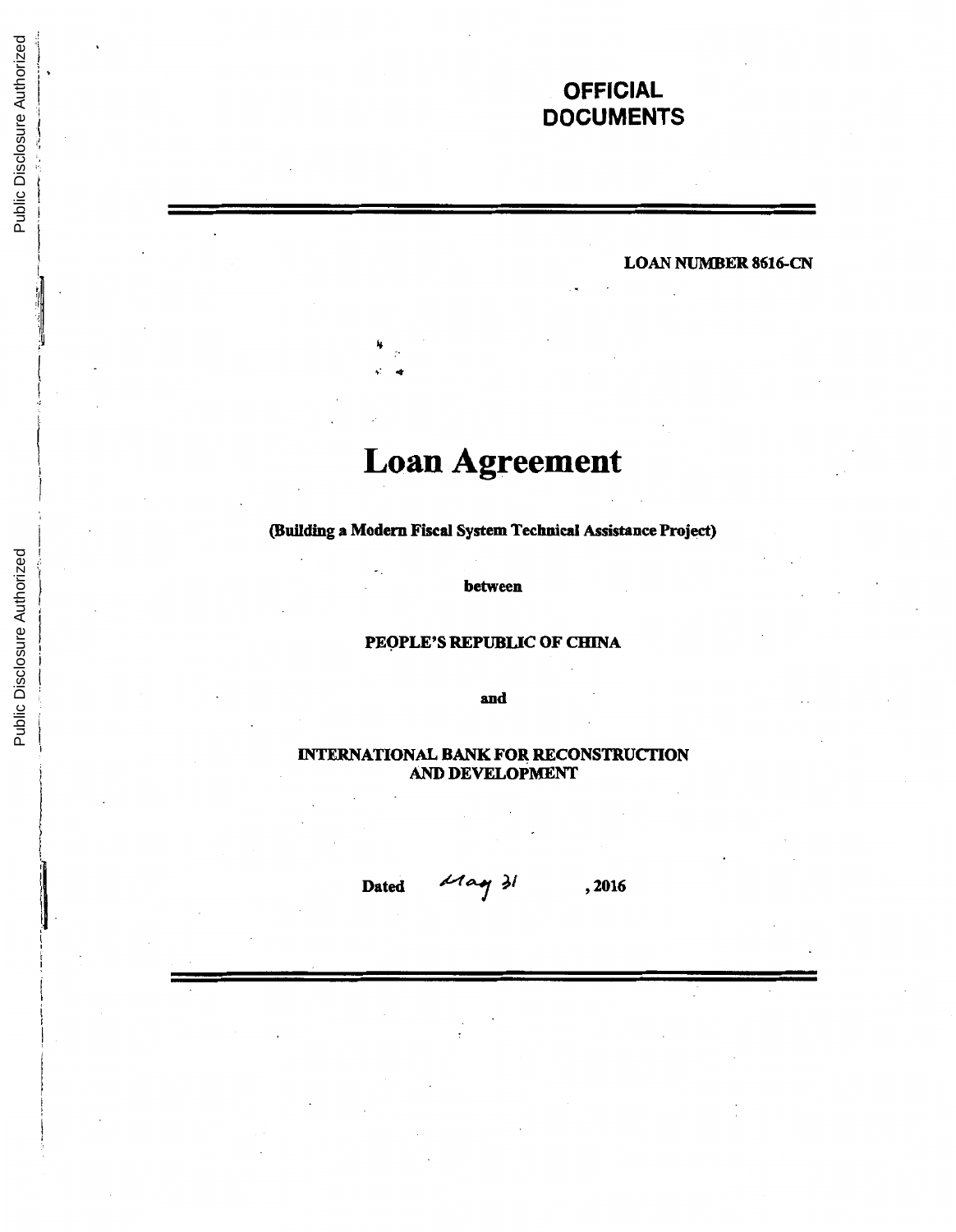## LOAN NUMBER 8616-CN

#### LOAN AGREEMENT

Agreement dated  $\frac{\mathcal{M} \alpha \gamma}{\mathcal{M}}$  31. , 2016, between PEOPLE'S REPUBLIC OF CHINA ("Borrower") and INTERNATIONAL BANK FOR RECONSTRUCTION AND DEVELOPMENT ("Bank"). The Borrower and the Bank hereby agree as follows:

## ARTICLE I - GENERAL CONDITIONS; DEFINITIONS

- 1.01. The General Condition<sup>\*</sup> (as defined in the Appendix to this Agreement) constitute an integral part of this Agreement; *provided,* however, that each reference in the General Conditions to the Project Implementing Entity shall be deemed to be a reference to a Subproject Implementing Agency; and *provided* further, that each reference in the General Conditions to the Project Agreement shall be deemed to be inapplicable.
- I .02. Unless the context requires otherwise, the capitalized terms used in this Agreement have the meanings ascribed to them in the General Conditions or in the Appendix to this Agreement.

## $ARTICLE II - LOAN$

- 2.0 1. The Bank agrees to lend to the Borrower, on the terms and conditions set forth or referred to in this Agreement, the amount of twenty two million Dollars (\$22,000,000), as such amount may be converted from time· to time through a Currency Conversion in accordance with the provisions of Section 2.08 of this Agreement ("Loan"), to assist in financing the project described in Schedule 1 to this Agreement ("Project").
- 2.02. The Borrower may withdraw the proceeds of the Loan in accordance with Section IV of Schedule 2 to this Agreement.
- 2.03. The Front-end Fee payable by the Borrower shall be equal to one quarter of one percent (0.25%) of the Loan amount.
- 2.04. The Commitment Charge. payable by the Borrower shall be equal to one quarter of one percent (0.2S%) per annum on the Unwithdrawn Loan Balance.
- *2.05.* The interest payable by the Borrower for each Interest Period shall be at a rate equal to the Reference Rate for the Loan Currency plus the Variable Spread; provided, that upon a Conversion of all or any portion of the principal amount of the Loan, the interest payable by the Borrower during the Conversion Period on such amount shall be determined in accordance with the relevant provisions of Article IV of the General Conditions. Notwithstanding the foregoing, if any amount of the Withdrawn Loan Balance remains unpaid when due and such non-payment continues for a period of thirty days, then the interest payable by the Borrowet shall instead be calculated as provided in Section 3.02 (e) of the General Conditions.
- 2.06. \_The Payment Dates are April *IS* and October *IS* in each year.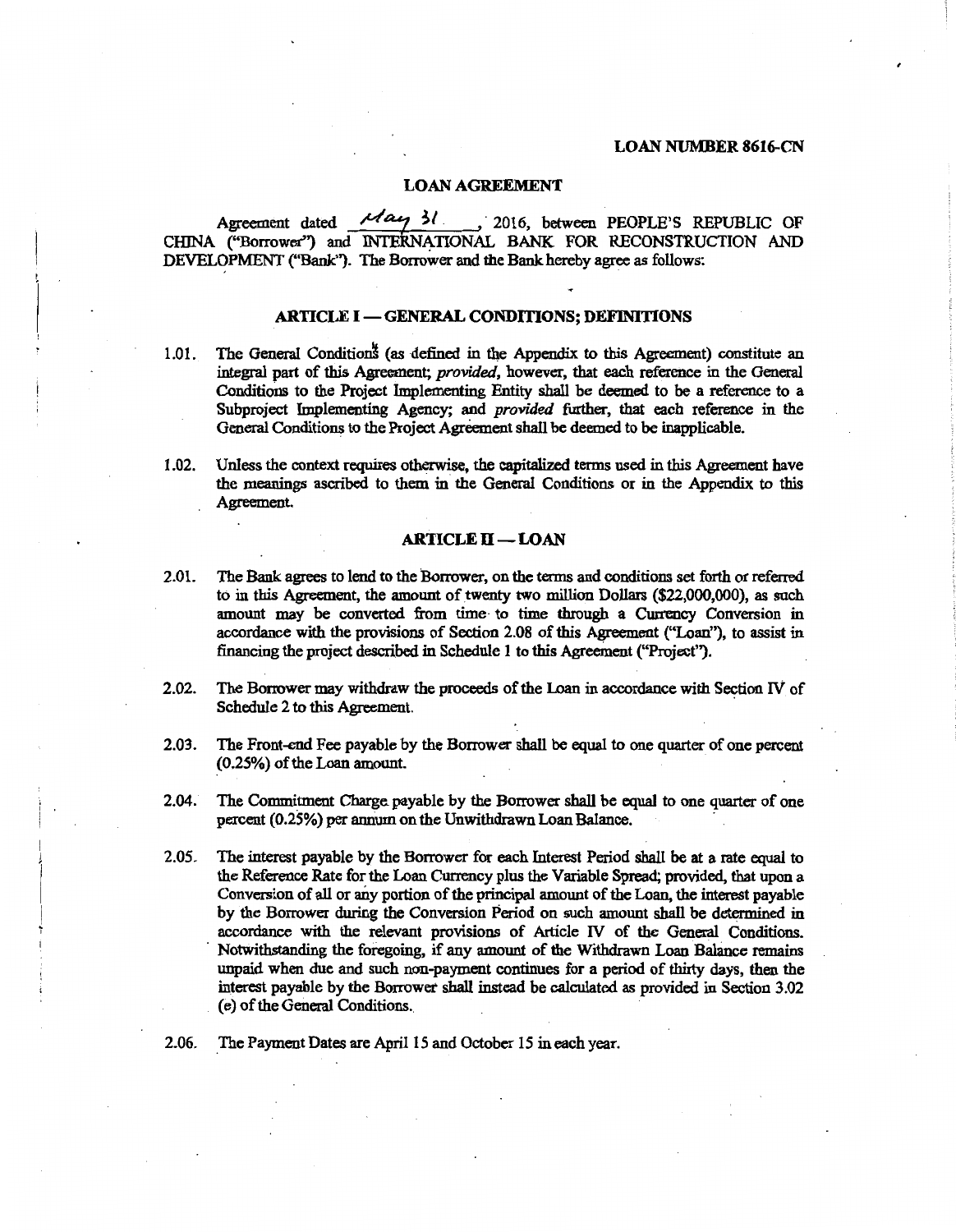- 2.07. The principal amount of the Loan shall be repaid in accordance with the amortization schedule set forth in Schedule 3 to this Agreement.
- 2.08. (a) The Borrower may at any time request any of the following Conversions of the terms of the Loan. in order to facilitate prudent debt management: (i) a change of the Loan Currency of all or any portion of the principal amount of the Loan, withdrawn or unwithdrawn, to an Approved Gurrency; (ii) a change of the interest rate basis applicable to: (A) all or any portion of the principal amount of the Loan withdrawn and outstanding from a Variable Rate to a Fixed Rate, or vice versa; or  $(B)$  all or any portion of the principal amount of the Loan withdrawn and outstanding from a Variable Rate based on a Reference Rate and the Variable Spread to<sup>4</sup> Variable Rate based on a Fixed Reference Rate and the Variable Spread, or vice versa; or (C) all of the principal amount of the Loan withdrawn and outstanding from a Variable Rate based on a Variable Spread to a Variable Rate based on a Fixed Spread; and (iii) the setting of limits on the Variable Rate or the Reference Rate applicable to all or any portion of the ·principal amount of the Loan withdrawn and outstanding by the establishment of an Interest Rate Cap or Interest Rate Collar on the Variable Rate or the Reference -Rate.
	- (b) Any conversion requested pursuant to paragraph {a) of this Section that is accepted by the Bank shall be considered a "Conversion", as defined in the General Conditions, and sball be effected in accordance with the provisions of Article N of the General Conditions and of the Conversion Guidelines.
	- (c) Promptly following the Execution Date for an Interest Rate Cap or Interest Rate Collar for which the Borrower has requested that the premium be paid out of the proceeds of the Loan, the Bank shall, on behalf of the Borrower, withdraw from the Loan Account and pay to itself the amounts required to pay any premium payable in accordance with Section 4.05 (c) of the General Conditions up to the amount allocated from time to time for the purpose in the table in Section N of Schedule 2 to this Agreement.
	- If on any given day, the Total Exposure exceeds the Standard Exposure Limit {as said terms are defined in sub-paragraphs (b)(ii) and (b){iii) of this Section), the Borrower shall pay to the Bank a surcharge at the rate of one half of one percent (0.5%) per annum of the Allocated Excess Exposure Amount {as defined in subparagraph (b)(i) of this Section) for each said day ("Exposure Surcharge"). The Exposure Surcharge (if any) sball be payable semi-annually in arrears on each Payment Date.
		- (b) For purposes of this Section the following terms have the meanings set forth below:
			- (i) "Allocated Excess Exposure Amount" means for each day during which the Total Exposure exceeds the Standard Exposure Limit, the product of: (A) the total amount of said excess; and (B) the ratio of all {or, if the Bank so determines, a portion) of the Loan to the aggregate amount of all
- 
- 2.09. (a)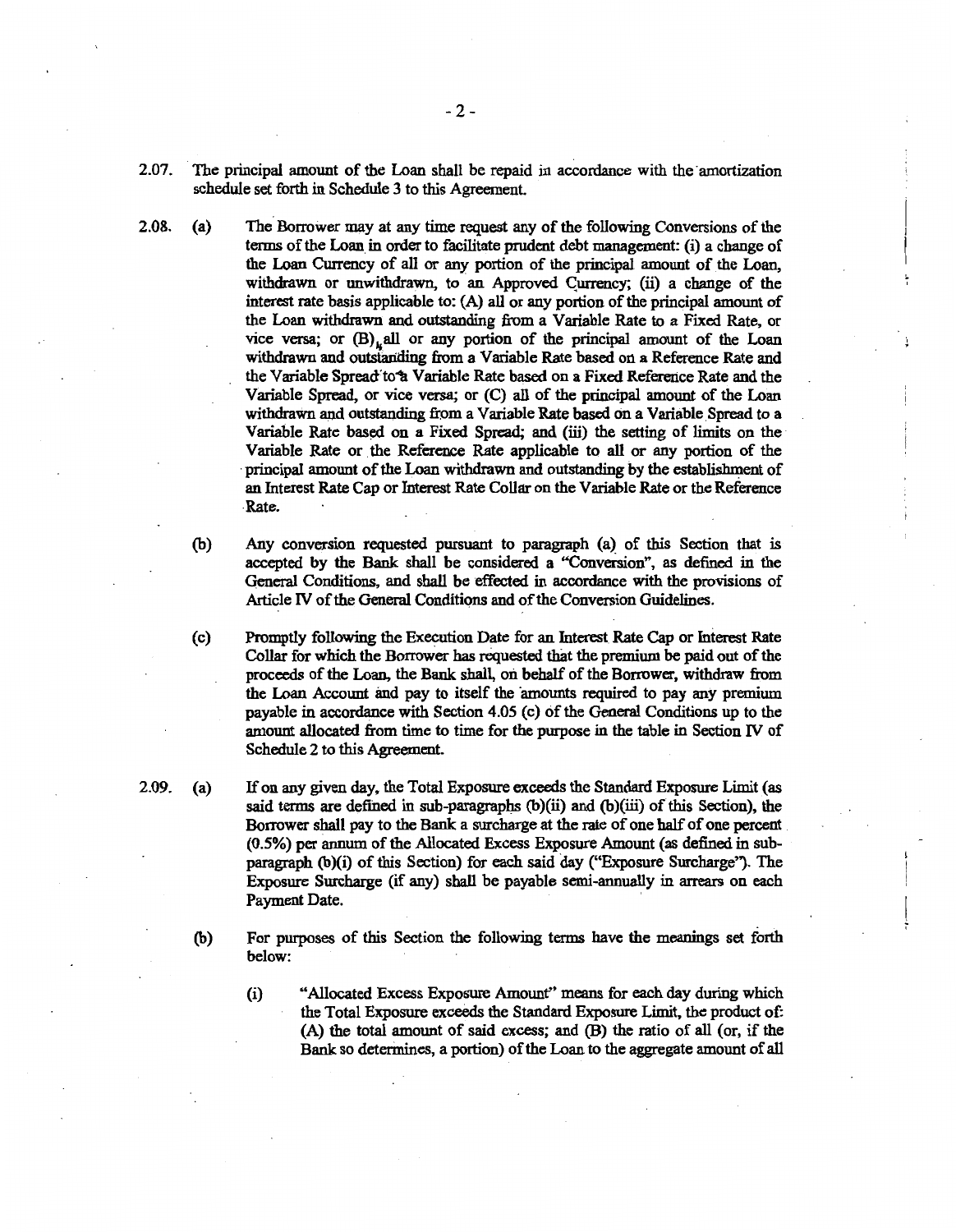(or the equivalent portions) of the loans made by the Bank to the Borrower and to other borrowers guaranteed by the Borrower that are also subject to an exposure surcharge, as said excess and ratio are reasonably determined from time to time by the Bank.

- (ii) "Standard Exposure Limit" means the standard limit on the Bank's financial exposure to the Borrower which, if exceeded, would subject the Loan to the Exposure Surcharge, as determined from time to time by the Bank.
- (iii) "Total Exposure" means for any given day, the Bank's total financial exposuife to the Borrower, as reasonably determined by the Bank.

## ARTICLE **:DI-PROJECT**

- 3.01. The Borrower declares its commitment to the objectives of the Project. To this end, the Borrower shall carry out the Project through MOF and the Subproject Implementing Agencies in accordance with the provisions of Article V of the General Conditions.
- 3.02. Without limitation upon the provisions of Section 3.01 ofthis Agreement, and except as the Borrower and the: Bank shall otherwise agree, the Borrower shall ensure that the Project is carried out in accordance with the provisions of Schedule 2 to this Agreement.

## **ARTICLE IV-EFFECTIVENESS; TERMINATION**

- 4.01. The Additional Condition of Effectiveness consists of the following, namely that the . Implementation Agreement has been duly executed on behalf of MOF and the CDM Center.
- 4.02. The Effectiveness Deadline is the date ninety (90) days after the date of this Agreement.

#### ARTICLE V'- REPRESENTATIVE; ADDRESSES

5.01. The Borrower's Representative is its Minister of Finance.

. .

5.02. The Borrower's Address is:

Ministry of Finance **Sanlihe** Beijing 100820 People's Republic of China

Facsimile: 86-10-6855-2740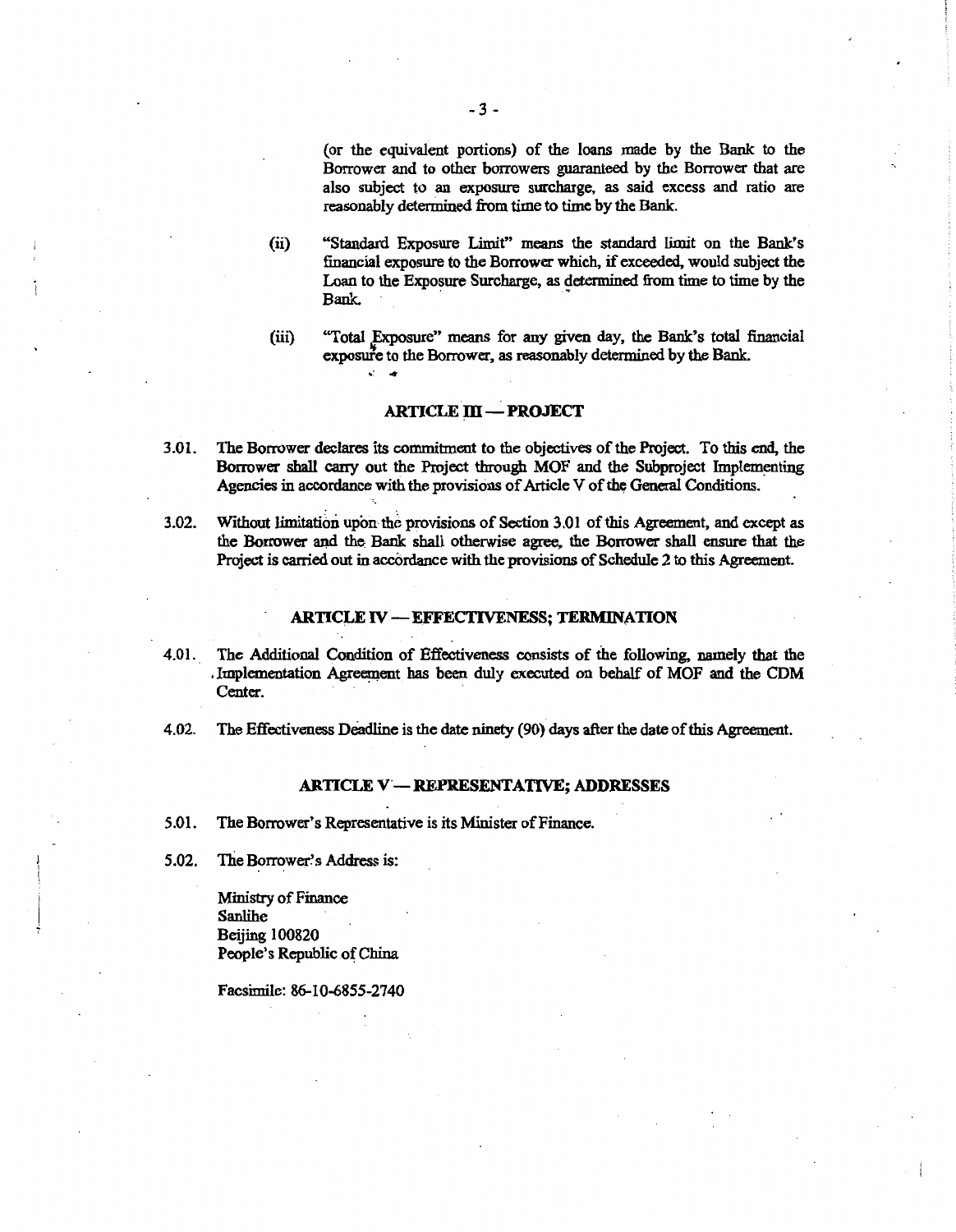5.03.. The Bank's Address is:

International Bank for Reconstruction and Development 1818 H Street, N.W. Washington, D.C. 20433 United States of America

Cable address:

Telex:

Facsimile:

INTBAFRAD Washington, D.C. 248423(MCI) or 64145(MCI)

1-202-477-6391

PEOPLE'S REPUBLIC OF CHINA

AGREED at Beijing, People's Republic of China, as of the day and year first above written.

**By Authorized Representative** Your Yingarine Name: <del>Deput</del> ਯ al Zeonomic Title: *Inte* Beratra Dapa  $\sim$ بصددو INTERNATIONAL BANK FOR RECONSTRUCTION AND DEVELOPMENT By **Authorized Representative** Name:  $\beta$ art  $/$ tofurar Title: Country Director Clina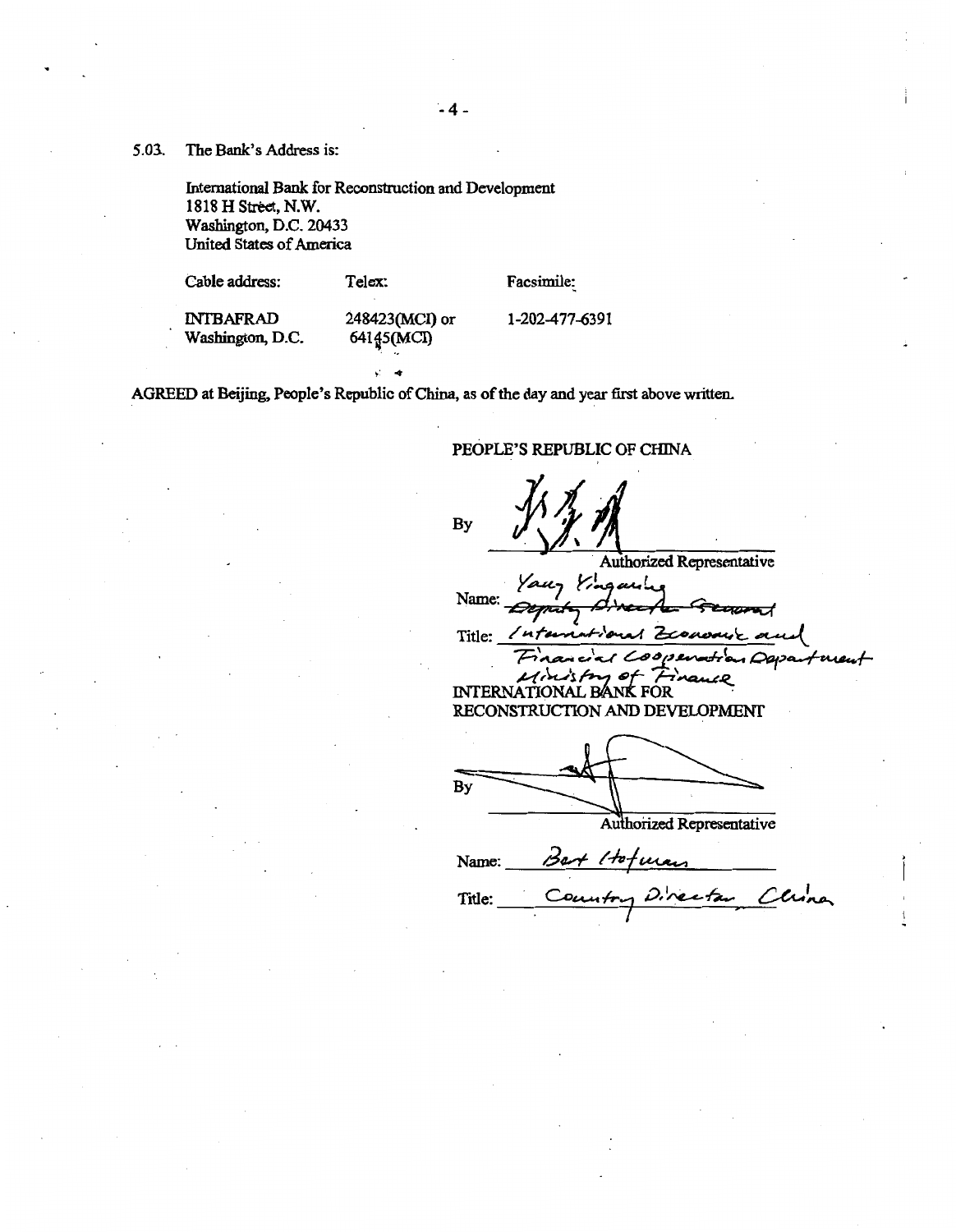## SCHEDULE<sub>1</sub>

## Project Description

The objective of the Project is to inform the design and implementation of the central government's fiscal reform program and to improve the government's capacity in public financial management.

The Project consists of the following parts:

## Part A Key Elements of China's Public Finance System

1. Carrying out of Subprojects consisting of, *inter alia,* strategic plans, sectoral research, technical studies, implementation reports, staff exchanges, training and workshops, all relating to informing policy formulation and implementation for the strengthening of the Borrower's public finance system.

2. Provision of support to the PMO, SIAs and the CDM Center to enhance their management capacity through training, and the provision of consulting services,· including project management support and monitoring and evaluation.

## Part B Fiscal Policy and Sustainable Development

Carrying out of Subprojects consisting of, *inter alia,* strategic plans, sectoral research, technical studies, training and workshops, and development of analytical capacity and tools, all relating to increasing the Borrower's overall capacity to make fiscal policy more effective and analyze linkages between economic growth and fiscal policy.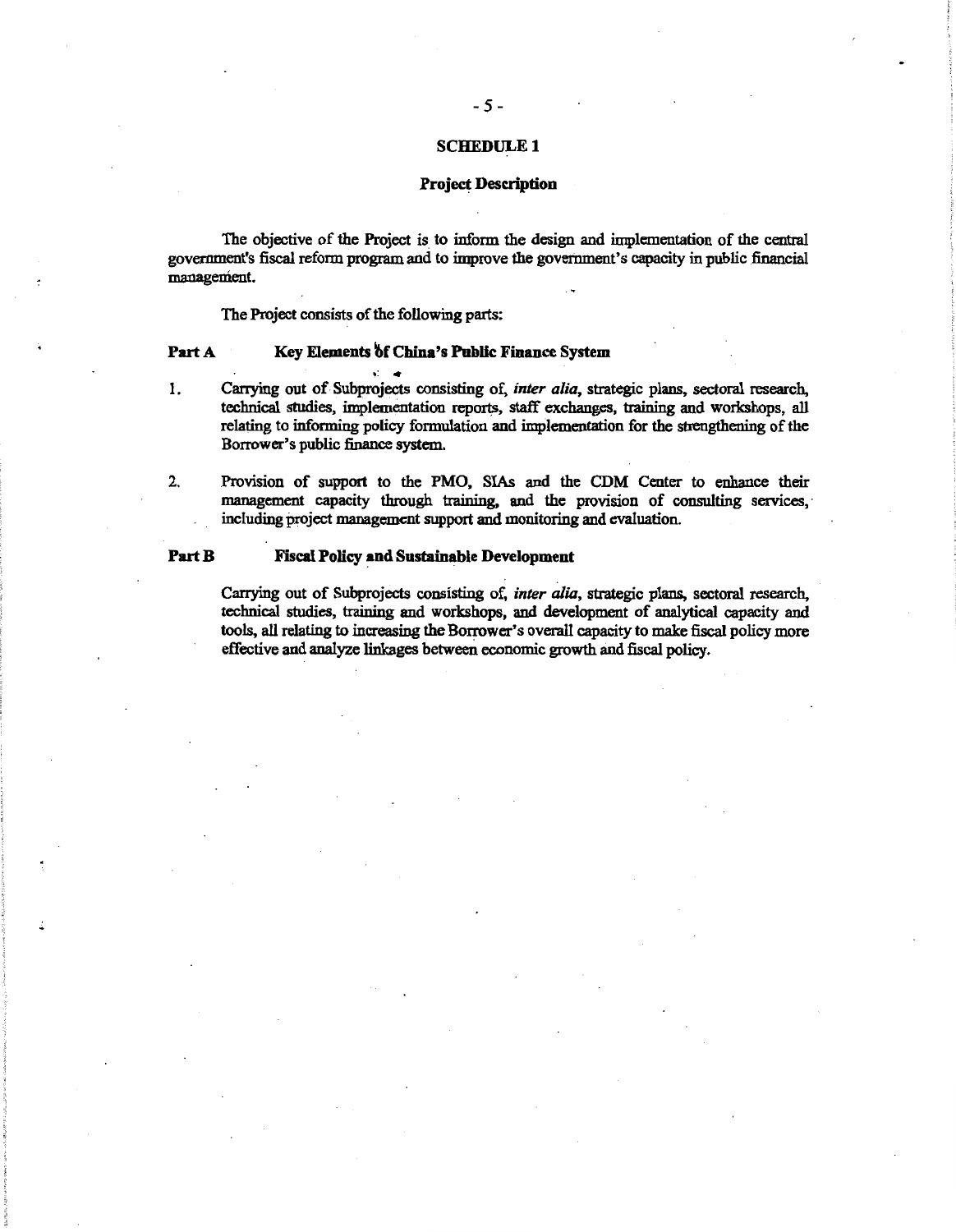#### **SCHEDULE 2**

#### Project Execution

## Section I. Institutional and Implementation Arrangements

#### A. Operations Manual

1. The Borrower; through the PMO, shall carry out the Project, and shall cause the SIAs to carry out the Subprojects, in accordance with the Operations Manual in a timely and efficient manner satisfactory to the Bank. The Borrower shall not amend, suspend, or waive said Operations Manual or any provision or schedule thereof, without the prior written concurrence of the Bank. $\star$  In the event of any inconsistency between the terms of the Operations Manual and those of this Agreement, the provisions of this Agreement shall preVail.

#### B. Institutional Arrangements

- 1. The Borrower, through MOF, shall maintain the PMO throughout the implementation of the Project and assign qualified staff in adequate. numbers, funds and other resources as shall be necessary to enable the PMO to provide overall coordination, management, monitoring and reporting, and implementation of the Project, undertake the review and selection of proposed Subprojects, and monitor, evaluate and supervise the implementation of Subprojects by SIAs.
- 2. To assist the PMO with the day-to-day implementation of the Project (including procurement, financial inanagement, accounting, contract management, monitoring and reporting), the Borrower, through MOF, shall enter into an agreement ("Implementation Agreement") with the CDM Center, under terms and conditions acceptable to the Bank. which shall include those set forth in the Annex to this Schedule.
- 3. The Borrower, through MOF, shall exercise its rights under the 'Implementation Agreement in such a manner as to protect the interests of the Borrower and the Bank, and to accomplish the purposes of the Loan, and except as the Bank shall otherwise agree, not assign. amend, abrogate or waive the Implementation Agreement or any provision thereof.
- 4. In the case of any inconsistency between the provisions of the Implementation Agreement and the provisions of this Agreement, the provisions of this Agreement shall prevail.
- *5.* The Borrower, through the PMO, shall cause each SIA to appoint and maintain until the completion of the relevant Subproject or Subprojects, a Subproject Management Team at the SIA level, headed by a qualified officer and assigned staff in adequate numbers to enable the SIA to design proposals for and implement its respective Subproject(s).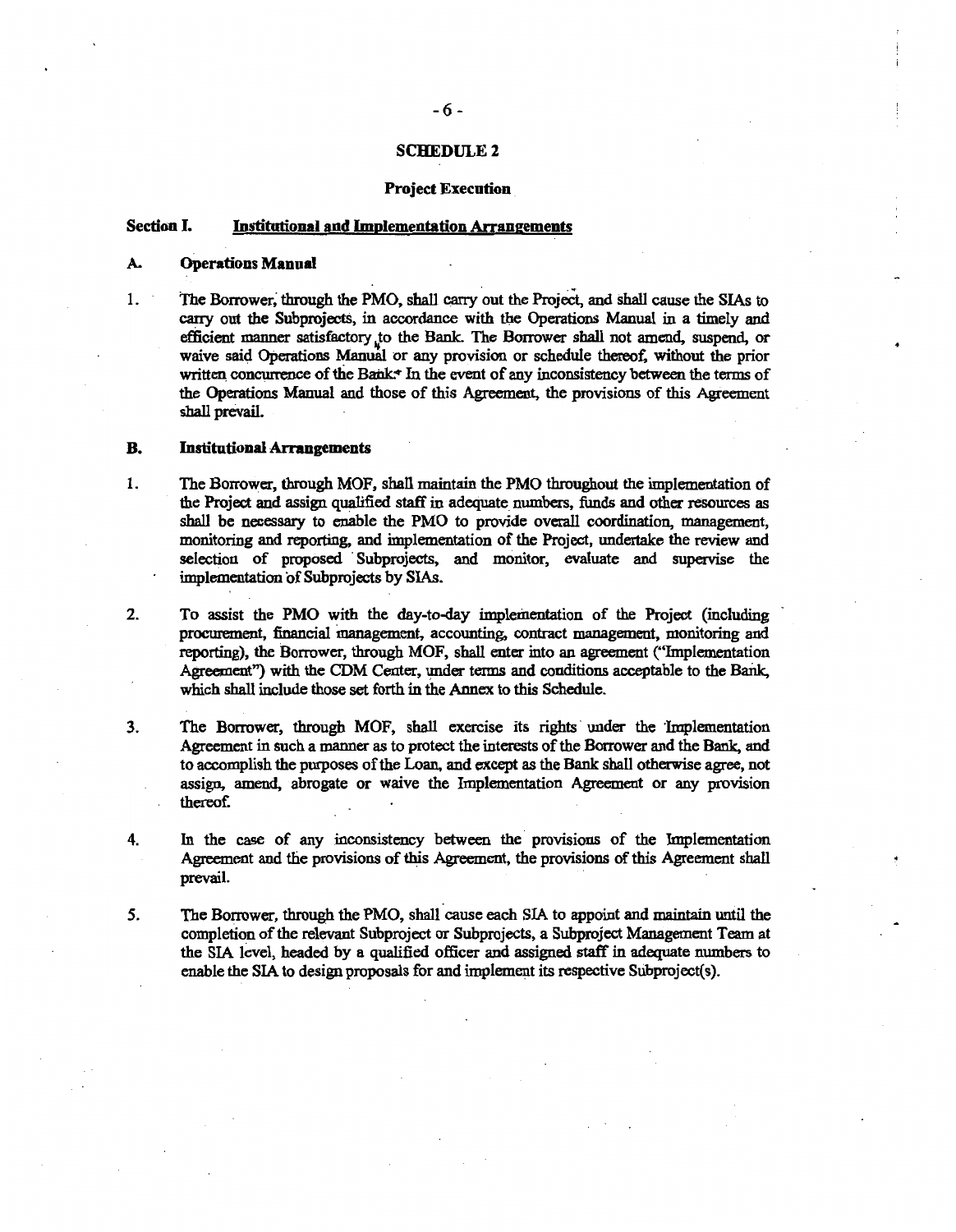## C. Subprojeds

- 1. All Subprojects shall support the overall development objective of the Project. All Subproject proposals shall be duly prepared and submitted to the PMO by SIAs, selected and approved by the PMO, and furnished to the Bank for its no-objection, following the eligibility criteria, procedures and teehnical requirements set forth to that effect in the Operations Manual. The Borrower, through the PMO, shall ensure that no activity under any Subproject is commenced until the proposal for such Subproject has received the Bank's prior no-objection in accordance with the foregoing requirements.
- 2. To assist in the carrying out of Subprojects, the Borrower, through the PMO, shall make the proceeds of the Loan available to the SIAs under arrangements satisfactory to the Bank.  $\qquad \qquad$   $\qquad \qquad$   $\qquad \qquad$
- 3. The Borrower, through the PMO, shall, and shall cause each SIA to, obtain the Bank's prior no-objection for changing any of the SIA's Subproject design and/or implementation ammgements, as applicable. The Borrower, through the PMO, shall promptly inform the Bank of any situation that would adversely affect the carrying out of a Subproject and shall promptly take action, satisfactory to the Bank, to address such situation.
- 4. The Borrower shall cause the PMO and each SIA, as applicable, to ensure that every Subproject to be supported under the Project is carried out under terms of reference satisfactory to the Bank, and that such terms of reference are consistent with, and pay due attention to, the Bank's Safeguards Policies.

## D. Anti-Corruption

The Borrower shall ensure that the Project is carried out in accordance with the provisions of the Anti-Corruption Guidelines. ·

## Section II. Project Monitoring, Reporting and Evaluation

#### A. Project Reports

- 1. The Borrower shall, through the PMO, monitor and evaluate the progress of the Project and prepare Project· Reports fu accordance with the provisions of Section 5.08 of the General Conditions and on the basis of the indicators set forth in the Operations Manual. Each Project Report shall cover· the period of one calendar semester, and shall be furnished to the Bank not later than forty-five (45) days after the end of the period covered by such report.
- 2. Without limitation to the provisions of paragraph A.l above, the Borrower shall, through the PMO, prepare, under terms of reference satisfactory to the Bank, and finnish to the Bank no later than June 30, 2019, a consolidated mid-term review report for the Project, summarizing the results of the monitoring and evaluation activities carried out from the inception of the Project, and setting out the measures recommended to ensure the efficient completion of the Project and to further the objectives thereof.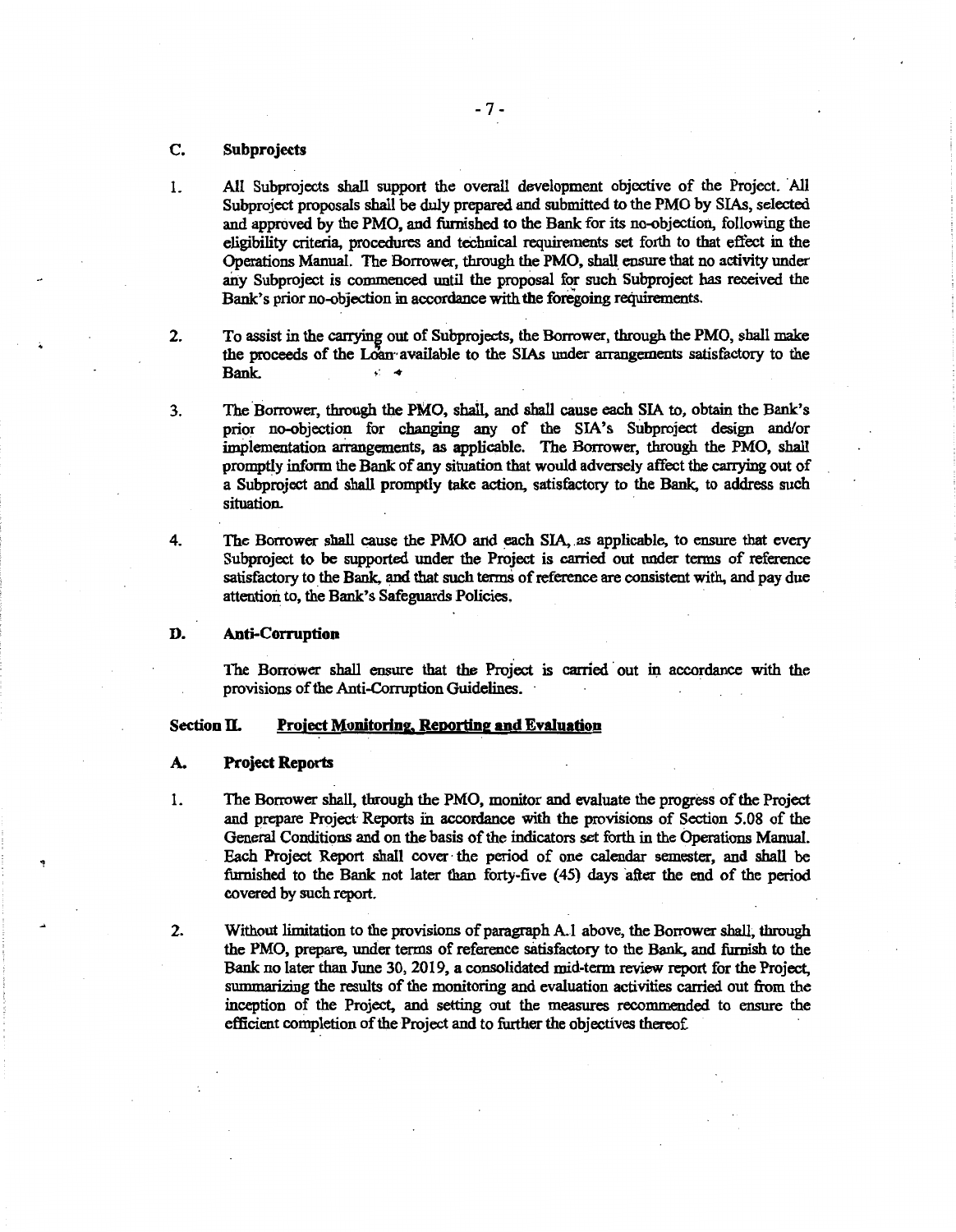## B. Financial Management, Financial Reports and Audits

- 1. The Borrower shall maintain or cause to be maintained a financial management system in accordance with the provisions of Section 5.09 of the General Conditions.
- 2. Without limitation on the provisions of Part A of this Section, the Borrower shall prepare and furnish to the Bank, not later than forty-five (45) days after the end ofeach calendar semester, interim unaudited fmancial reports for the Project covering the semester, in form and substance satisfactory to the Bank.

.,

ņ

3. The Borrower shall have  $\mu$ its Financial Statements audited in accordance with the provisions of Section 5.09 (b) of the General Conditions. Each audit of the Financial Statements shall cover the 'period of one (1) fiscal year of the Borrower. The audited Financial Statements for each such period shall be furnished to the Bank not later than six (6) months after the end of such period. The Borrower shall make the atidited Financial Statements publicly available in a timely fashion and in a manner acceptable to the Bank.

## Section III. Procurement

- A. General
- 1. Goods and Non-consulting Services. All goods and non-consulting services required for the Project and to be financed out of the proceeds of the Loan shall be procured in accordance with the requirements set forth or referred to in Section I of the Procurement Guidelines, and with the provisions of this Section.
- 2. Consultants' Services. All consultants' services required for the Project and to be financed out of the proceeds of the Loan shall be procured in accordance with the requirements set forth or referred to in Sections I and IV of the Consultant Guidelines and with the provisions of this. Section.
- 3. Definitions. The capitalized terms used below in this Section to describe particular procurement methods or methods of review by the Bank of particular contracts refer to the corresponding method described in Sections  $\Pi$  and  $\Pi$  of the Procurement Guidelines, or Sections II, III, IV and V of the Consultant Guidelines, as the case may be.

B. . Particular Methods of Procurement of Goods and Non-consulting Services

1. International Competitive Bidding. Except as otherwise provided in paragraph 2 below, goods and non-consulting services shall be procured under contracts awarded on the basis of International Competitive Bidding.

2. Other Methods of Procurement of Goods and Non-consulting Services.

The following methods, other than International Competitive Bidding, may be used for procurement of goods and non-consulting services for those contracts specified in the Procmement Plan: (a) National Competitive Bidding, subject to the additional provisions set forth in the box below; (b) Direct Contracting; (c) Shopping; and (d) Framework Agreement.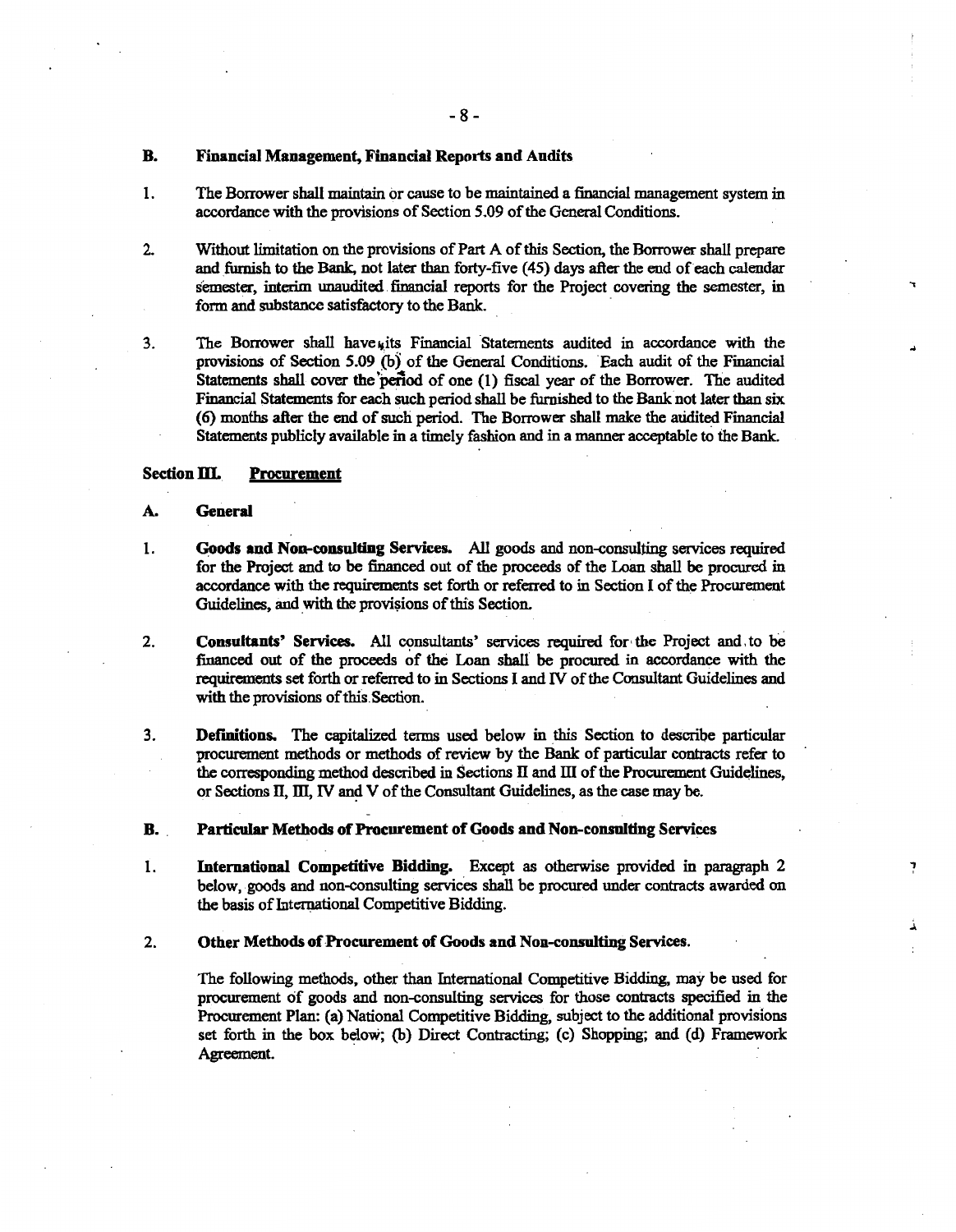The procedures applicable to the procurement of goods, works, and non-consulting services under contracts awarded on the basis of National Competitive Bidding ("NCB") shall be the open tendering procedures set forth in the Borrower's Law on Tendering and Bidding promulgated by its Order No. 21 dated August 30, 1999; · provided, however, that such procedures shall be subject to the provisions of Section I, Paragraphs 3.3 and 3.4 of Section III, and Appendix 1 of the Procurement Guidelines, and the additional provisions in the following. In the event of a conflict between the Borrower's procedures and these NCB Procedure Modifications, the latter shall govern.

')

(i) Eligibility to participate in a procurement process and to be awarded a Bankfinanced contract shall be as defined under Section I of the Procurement Guidelines; accordingly, no bidder or potential bidder shall be declared ineligible for such ooritract for reasons other than those provided in Section I of the Procurement Guidelines. No restriction based on nationality of bidders and/or origin of goods shall apply, and foreign bidders shall be allowed to participate in NCB without application of restrictive conditions.

(ii) All invitations to prequalify or bid shall be advertised in a national newspaper of wide circulation in the Borrower's country, or on a widely used website / electronic portal with free national and international access acceptable to the Bank except for goods or non-consulting services contracts that are estimated to cost less than \$300,000 equivalent each, or works contracts that are estimated to cost less than \$2,000,000 each, which may be advertised in a provincial daily newspaper. Such advertisement shall be made in sufficient time for prospective bidders to obtain prequalification or bidding documents and prepare and submit their responses. In any event, a minimum of thirty . (30) days shall be given to bidders between the date of such advertisement (or the date of availability of bidding documents, whichever is later) and the deadline for the submission of bids, and the advertisement and bidding documents shall specify the deadline for the submission of bids. In the case of such advertisement on a website / electronic portal, the notice shall remain readily accessible nationally and internationally until at least the deadline for the submission of bids. Potential bidders shall be allowed to inspect and purchase bidding documents at any time prior to the deadline for the submission of bids.

- (iii) Standard Bidding Documents acceptable to the Bank shall be used.
- (iv) Qualification requirements of bidders and the method of evaluating the qualification of each bidder shall be specified in detail in the bidding documents.
- (v) Prequalification procedures and documents acceptable to the Bank shall be used for large, complex and/or specialized works. Verification of the information upon which a bidder was prequalified, including current commitments, shall be carried out at the time of contract award, along with the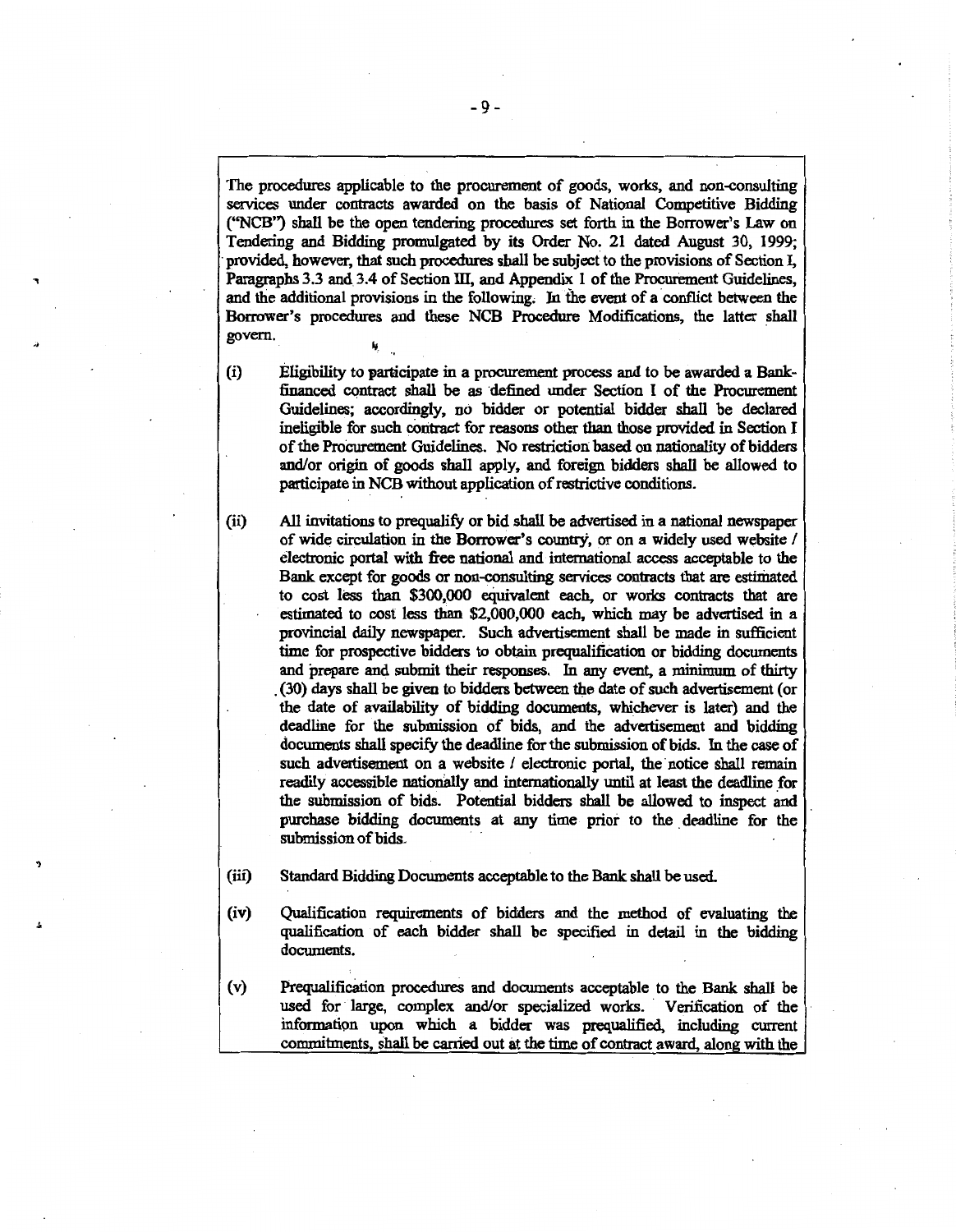bidder's capability with respect to personnel and equipment. All bidders that meet the qualification criteria set out in the pre-qualification documents shall be allowed to bid, and there shall be no limit on the number of pre-qualified bidders. Where pre-qualification is not used, the qualification of the bidder who is recommended for award of contract shall be assessed by postqualification, applying the qualification criteria stated in the bidding documents.

- (vi) Registration shall not be used to assess bidders' qualifications. A bidder shall not be required to register as a condition for inspecting or purchasing bidding documents, submitting its bid or receiving contract award. A bidder determined to be the lowest evaluated responsive bidder, shall be given reasonable opportunity of registering (if required) before contract signing without any let or hindrance. Bidding shall not be restricted to any particular class of contractors, and non-classified contractors shall also be eligible to bid.
- (vii) No margins of preference of any sort shall be given to bidders, such as on the basis of their location, place of incorporation, or affinity with the geographical area in which the Project activities will take place.
- (viii) All bidders who are awarded contracts for works and single-responsibility contracts shall be required to provide performance secmity in an amount sufficient to protect the Borrower or the Project Implementing Entity / Entities, as the case may be, in case of breach of contract by the contractor, and the bidding documents shall specify the required form and amount of such security and any other potential damages for such breach.
- (ix) Bidders shall be allowed to submit bids by mail or in person.
- (x) All bids shall be opened in public; all bidders shall be offered an opportunity to be present (either in person or through their representatives) at the time of bid opening, but bidders shall not be required to be present at the bid opening.
- (xi) All bid evaluation criteria shall be disclosed in the bidding documents and quantified in monetary terms or expressed in the form of pass/fail requirements.
- (xii) No bid may be rejected solely on the basis that the bid price exceeds any cost estimate or falls outside any margin or bracket of prices or average bids established by the Borrower or the Project Implementing Entity / Entities, as the case may be. Rejection of all bids or re-bidding shall not be allowed solely because the number of bids is less than three (3), and rejection of all bids or rebidding shall not take place without the Bank's prior written agreement.
- (xiii) Each contract shall be awarded to the lowest evaluated responsive bidder, that is, the bidder who meets the appropriate standards of capability and resources and whose bid has been determined: (A) to be substantially responsive to the bidding documents; and (B) to offer the lowest evaluated cost. The winning bidder shall not be required, as a condition of award, to undertake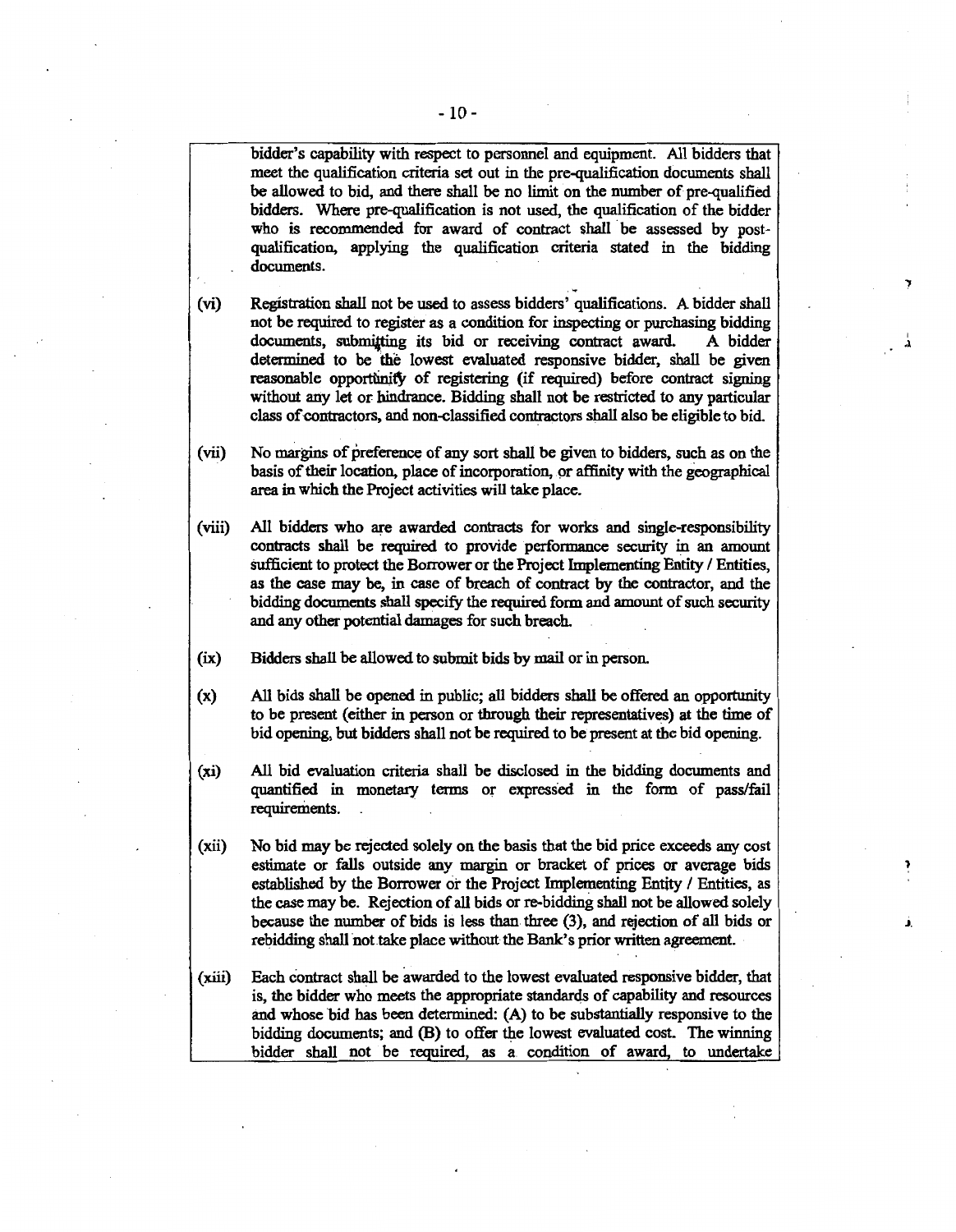responsibilities for work or to assume other obligations not stipulated in the bidding documents or otherwise to modify the bid as originally submitted. No negotiations shall be permitted except with the Bank's no-objection.

- (xiv) In accordance with the Procurement Guidelines, each bidding document and contract shall include provisions stating the Bank's policy to sanction firms or individuals found to have engaged in fraud and corruption as set forth in the Procurement Guidelines.
- (xv) In accordance with the Procurement GUidelines, each bidding document and contract shall include provisions stating the Bank's policy with respect to inspection and audit of accounts, records and other documents relating to the submission o£bids and contract performance.
- (xvi) Government-owned enterprises in the Borrower's country may be permitted to bid or submit a proposal of goods, works, or non-consulting services if they can establish that they: (A) are legally and financially autonomous; (B) operate under commercial law; and (C) are not a dependent agency of the agency conducting the procurement.
- (xvii) Matters such as subcontracting, joint venture relationships and assignment of contract shall be handled in accordance with the bidding documents.
- $(xviii)$  The results of bid evaluation and contract award shall be published in the national or provincial press (as provided under paragraph (ii) above) or official gazette or a free and open-access website and shall identifY: (A) the name of each bidder who submitted a bid; (B) bid prices as read out at bid opening; (C) the name of the bidder, and the evaluated price, of each bid that was evaluated; (D) the names of bidders whose bids were either rejected as non-responsive or not meeting qualification criteria, or not evaluated, with the reasons therefor; and (E) the name of the winning bidder and the final total Contract price, as well as the duration and summary scope of the contract. Such publication shall be within two (2) weeks of receiving the Bank's no-objection to the award recommendation for contracts subject to the Bank's prior review, and within two (2) weeks of the Borrower or the Project Implementing Entity's award decision for contracts subject to the Bank's post review. The bidding documents shall disclose the newspaper in which and / or the electronic means by which the information on contract award will be published.
- (xix) The Borrower or the Project Implementing Eritity I Entities, as the case may be, shall have in place an effective and independent protest mechanism for bidders to protest. The bidding documents shall provide the professional title and address of the official to whom such protests should be sent.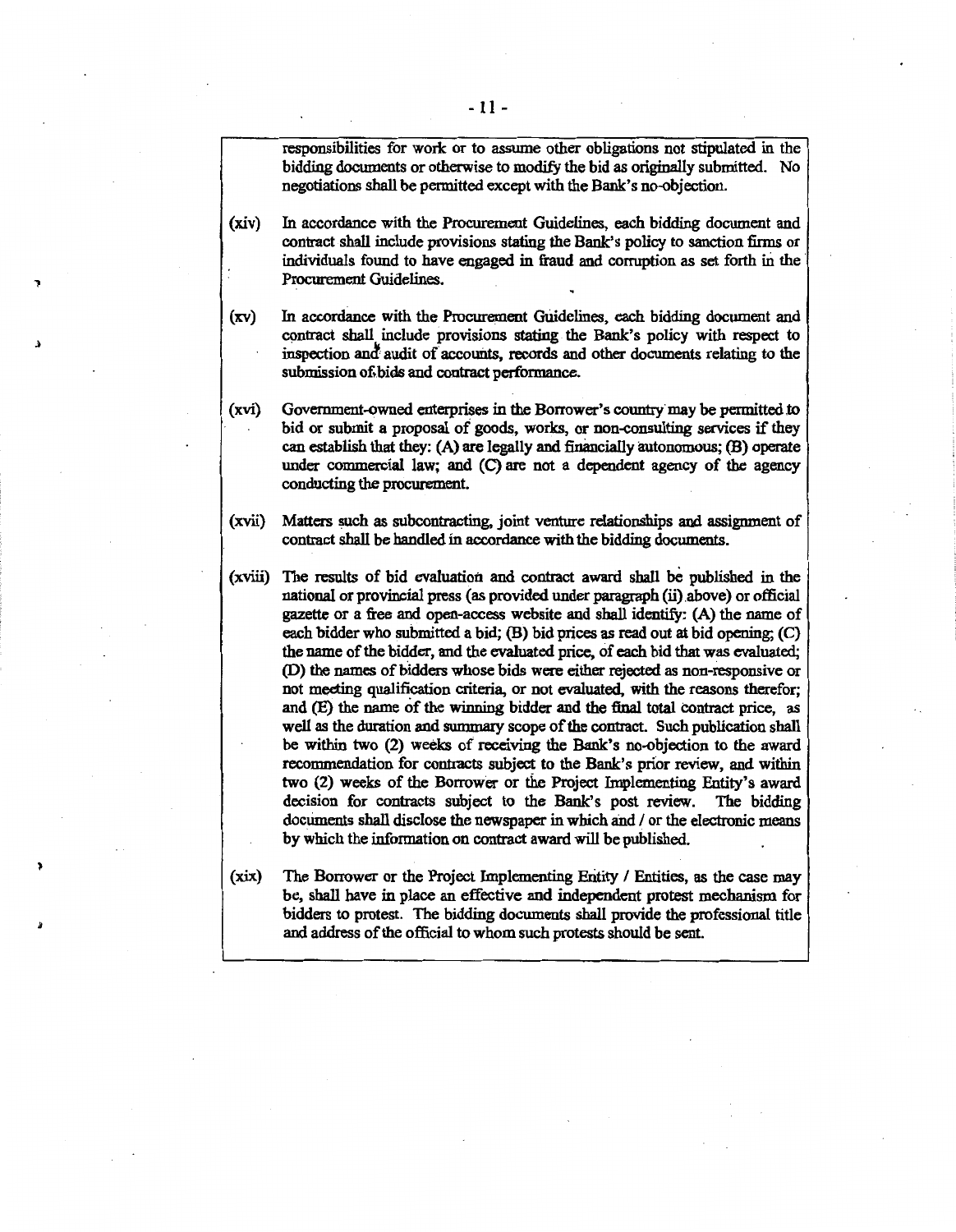## C. Particular Methods of Procurement of Coosultants' Services

- 1. Quatity and Cost-based Selection. Except as otherwise provided in paragraph 2 below, consultants' services shall be procured under contracts awarded on the basis of Quality and Cost-based Selection.
- 2. Other Methods of Procurement of Consultants' Services. The following methods, other than Quality and Cost-based Selection, may be used for procurement of consultants' services for those contracts specified in the Procurement Plan: (a) Qualitybased Selection; (b) Selectipn Based on the Consultants' Qualifications; (c) Procedures set forth in paragraphs  $5.2$  and  $5.3$  of the Consultant Guidelines for the Selection of Individual Consultants; (d): stngle-source procedures for the Selection of Individual Consultants; and (e) Single-source Selection of consulting firms.

 $\mathbf{r}$ 

I

.\

J

## D. Review by the Bank of Procurement Decisions

The Procurement Plan shall set forth those contracts which shall be subject to the Bank's Prior Review. 'All other contracts shall be subject to Post Review by the Bank.

## Section IV. Withdrawal of Loan Proceeds

## A. General

- 1. The Borrower may withdraw the proceeds of the Loan in accordance with the provisions of Article II of the General Conditions, this Section, and such additional instructions as the Bank shall specify by notice to the Borrower (including the "World Bank Disbursement Guidelines for Projects" dated May 2006, as revised from time to time by the Bank and as made applicable to this Agreement pursuant to such instructions), to finance Eligible Expenditures as set forth in the table in paragraph 2 below.
- 2. The following table specifies the categories of Eligible Expenditures that may be financed out of the proceeds of the Loan ("Category''), the allocation of the amounts of the Loan to each Category, and the percentage of expenditures to be financed for Eligible Expenditures in each Category.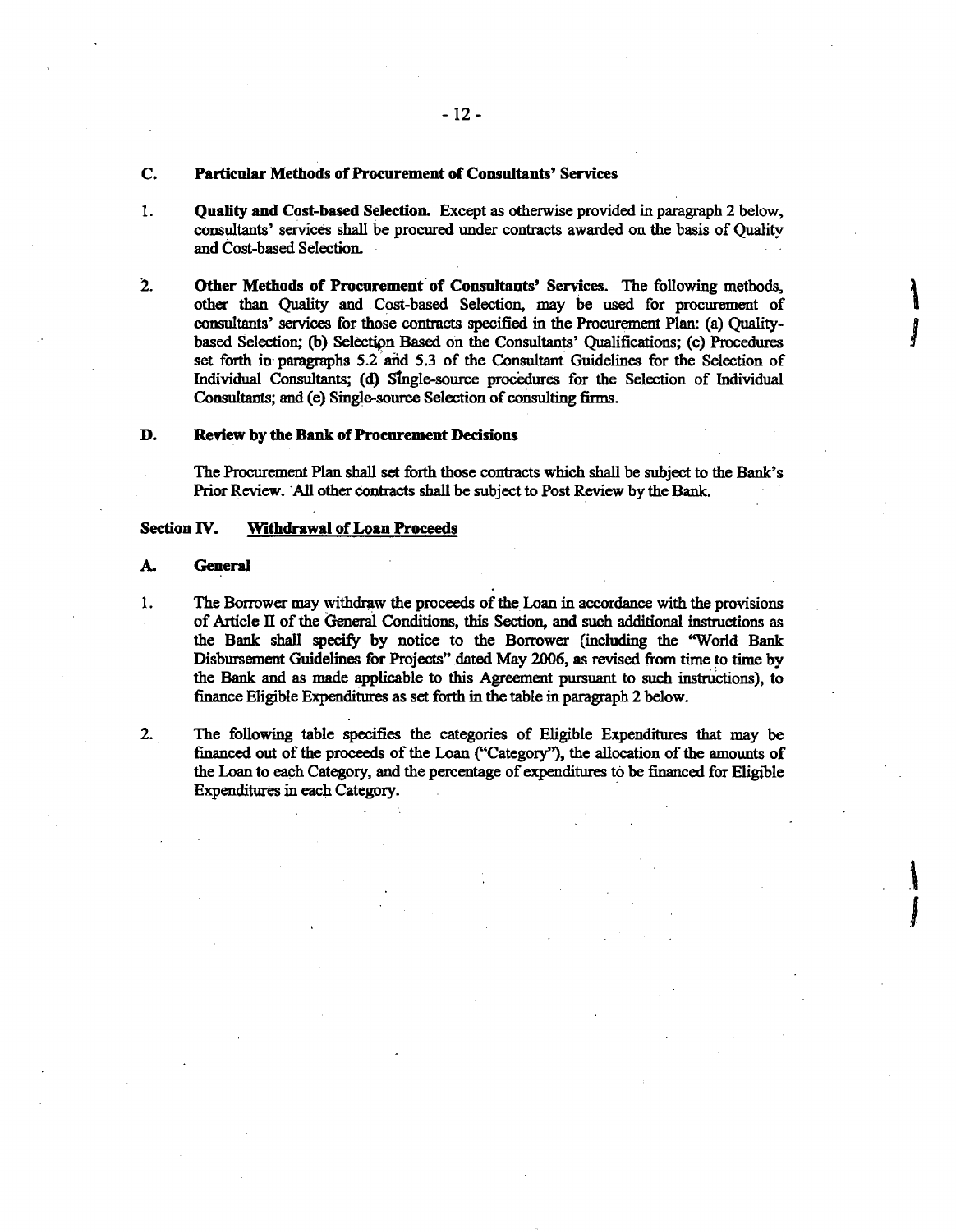| Category                                                                                                                           | <b>Amount of the Loan</b><br><b>Allocated</b><br>(expressed in USD) | <b>Percentage of Expenditures</b><br>to be financed<br>(inclusive of Taxes)                                                               |
|------------------------------------------------------------------------------------------------------------------------------------|---------------------------------------------------------------------|-------------------------------------------------------------------------------------------------------------------------------------------|
| consultants'<br>Goods,<br>(1)<br>non-consulting<br>services,<br>Training<br>services.<br>and<br><b>Incremental Operating Costs</b> | 21,945,000                                                          | 100%                                                                                                                                      |
| (2) Front-end Fee                                                                                                                  | 55,000                                                              | Amount payable pursuant to<br>Section 2.03<br>this<br>οf<br>Agreement in accordance with<br>Section 2.07 (b) of the General<br>Conditions |
| (3)<br>Interest Rate Cap or<br>Interest Rate Collar premium                                                                        | ი                                                                   | due<br>Amount<br>pursuant<br>to<br>Section 2.08<br>οf<br>this<br>(c)<br>Agreement                                                         |
| <b>TOTAL AMOUNT</b>                                                                                                                | 22,000,000                                                          |                                                                                                                                           |

## B. Withdrawal Conditions; Wrthdrawal Period

- 1. Notwithstanding the provisions of Part A of this Section, no withdrawal shall be made for payments made prior to the date of this Agreement.
- 2. The Closing Date is July 31, 2021.

╽

J

۱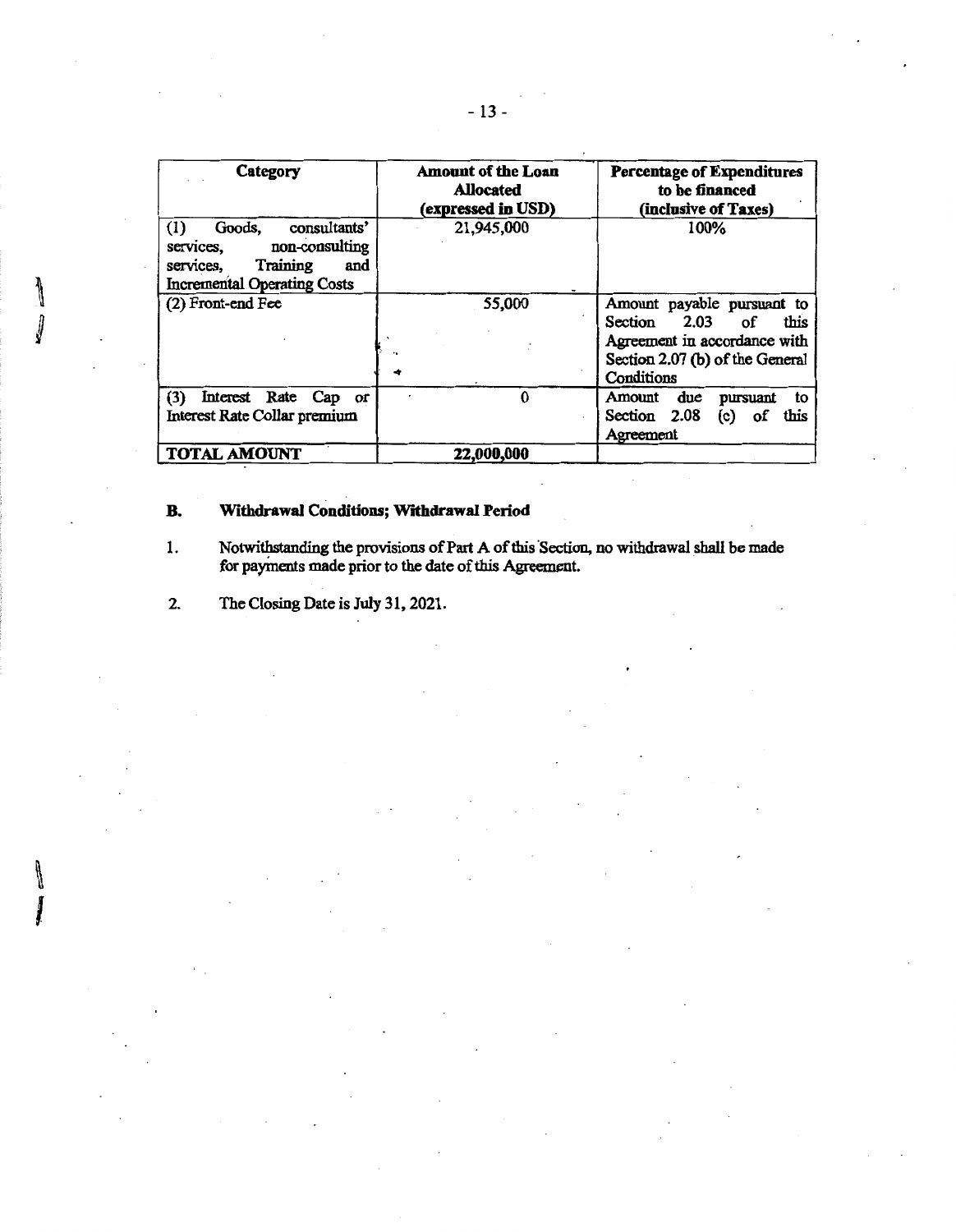## ANNEX to SCHEDULE 2

## Principal Terms and Conditions of the ·Implementation Agreement

For the pmposes of Section I.B.2 of Schedule 2 to this Agreement, the Implementation Agreement to be entered into by MOF and the CDM Center shall reflect, *inter alia*, the following terms and conditions:

- 1. For. the pmpose of assisting the Borrower with the carrying out of the Project, the · Borrower, through MOF, shall make available to the CDM Center a part of the proceeds of the Loan received by the Borrower pursuant to Article II of the Loan Agreement, under terms and conditions acceptable to the Bank.
- 2. MOF shall have the right to suspend or terminate the right of the CDM Center to use and/or receive the proceeds of the Loan, upon failure by the CDM Center to perform any of its obligations under the Implementation Agreement.
- 3. The CDM Center shall undertake to:
	- (a) assist the Borrower, through MOF, in the carrying out of the Project with due diligence and efficiency and in accordance with appropriate management and financial practices, and social and environmental standards acceptable to the Bank, including the terms of the Operations Manual, the Anti-Corruption Guidelines applicable to recipients of Loan proceeds other than the Borrower, and to provide, promptly as needed, the funds, facilities and other resources required for this purpose; and
	- (b) maintain, throughout Project implementation, staff in adequate numbers and with terms of reference and qualifications acceptable to the Bank, to be responsible for assisting in the implementation of the Project.
- 4. The COM Center shall undertake, and assist the SIAs as applicable, to procure the goods and services to be financed out of the proceeds of the Loan in accordance with the provisions of Section III of Schedule 2 to the Loan Agreement, and to utilize such goods and services exclusively in the carrying out of the Project.
- 5. The CDM Center shall undertake to enable the Bank and the Borrower, through MOF, to inspect such sites, relevant records and documents as the Bank and/or the Borrower, through MOF, shall deem necessary.
- 6. The COM Center shall undertake, throughout Project implementation, to:
	- (a) maintain records and accounts adequate to reflect its operations and financial condition in accordance with sound accounting practices;
	- (b) have its financial statements (balance sheets, statements of income and expenses and related statements) for each fiscal year audited, in accordance with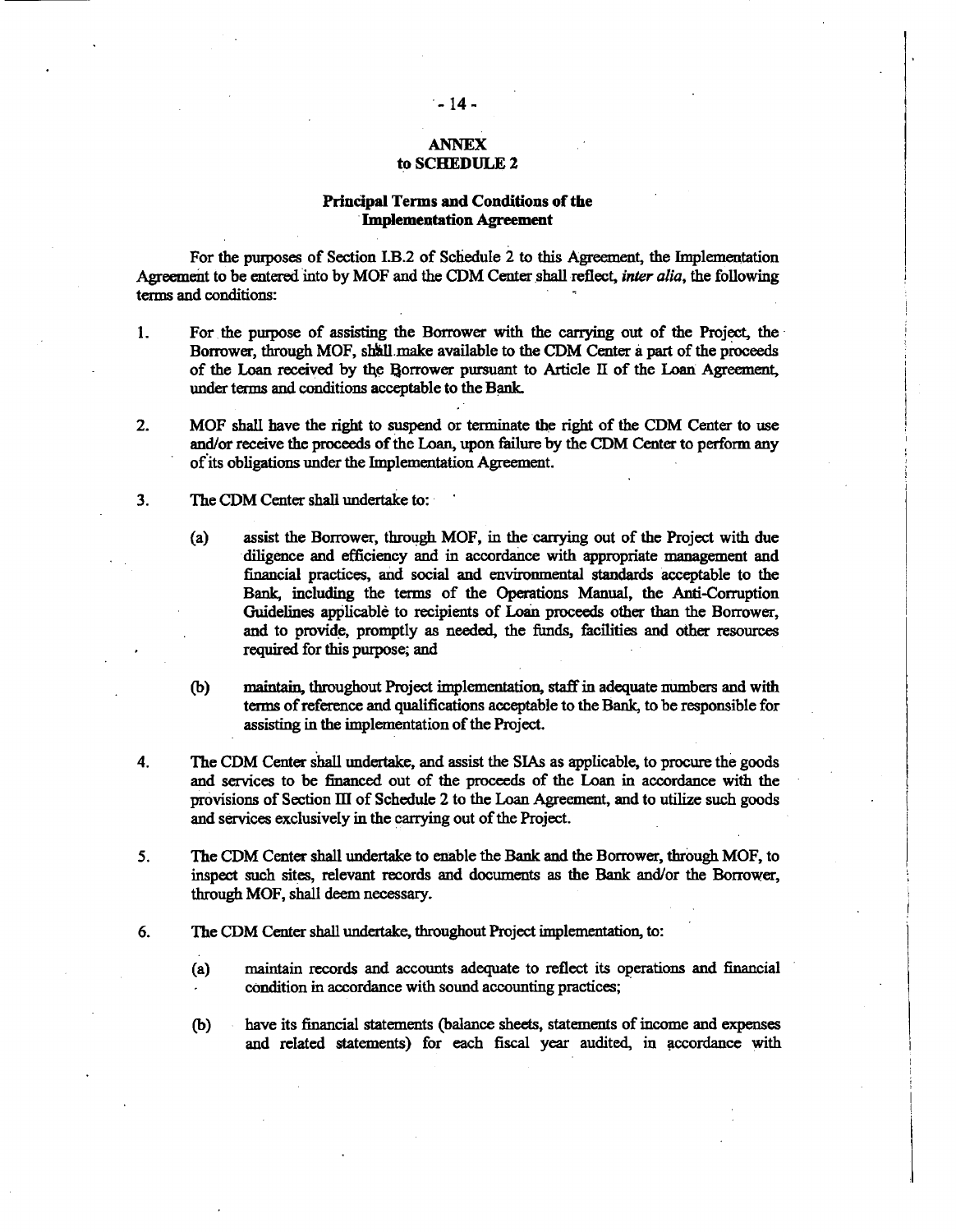appropriate auditing principles consistently applied, by independent auditors acceptable to the Bank;

(c) furnish to the Bank and the Borrower, through MOF, as soon as available, but in any case not later than six (6) months after the end of each fiscal year of the Borrower: (i) certified copies of its financial statements and accounts for such year as so audited; (ii) an opinion on such statements by the auditors referred to in paragraph  $6$  (b) above, in such scope and detail as the Bank and/or the Borrower, through MOF, shall have reasonably requested; and (iii) all such other information concerning said records, accounts and financial statements, as well as the audit thereof, as the Bank and/or the Borrower, through MOF, shall reasonably request; and

(d) assist the PMO to monitor and evaluate on an ongoing basis, in accordance with· the performance indicators agreed between the Borrower and the Bank, the carrying out of the Project and the achievement of the objective thereof.

- 15-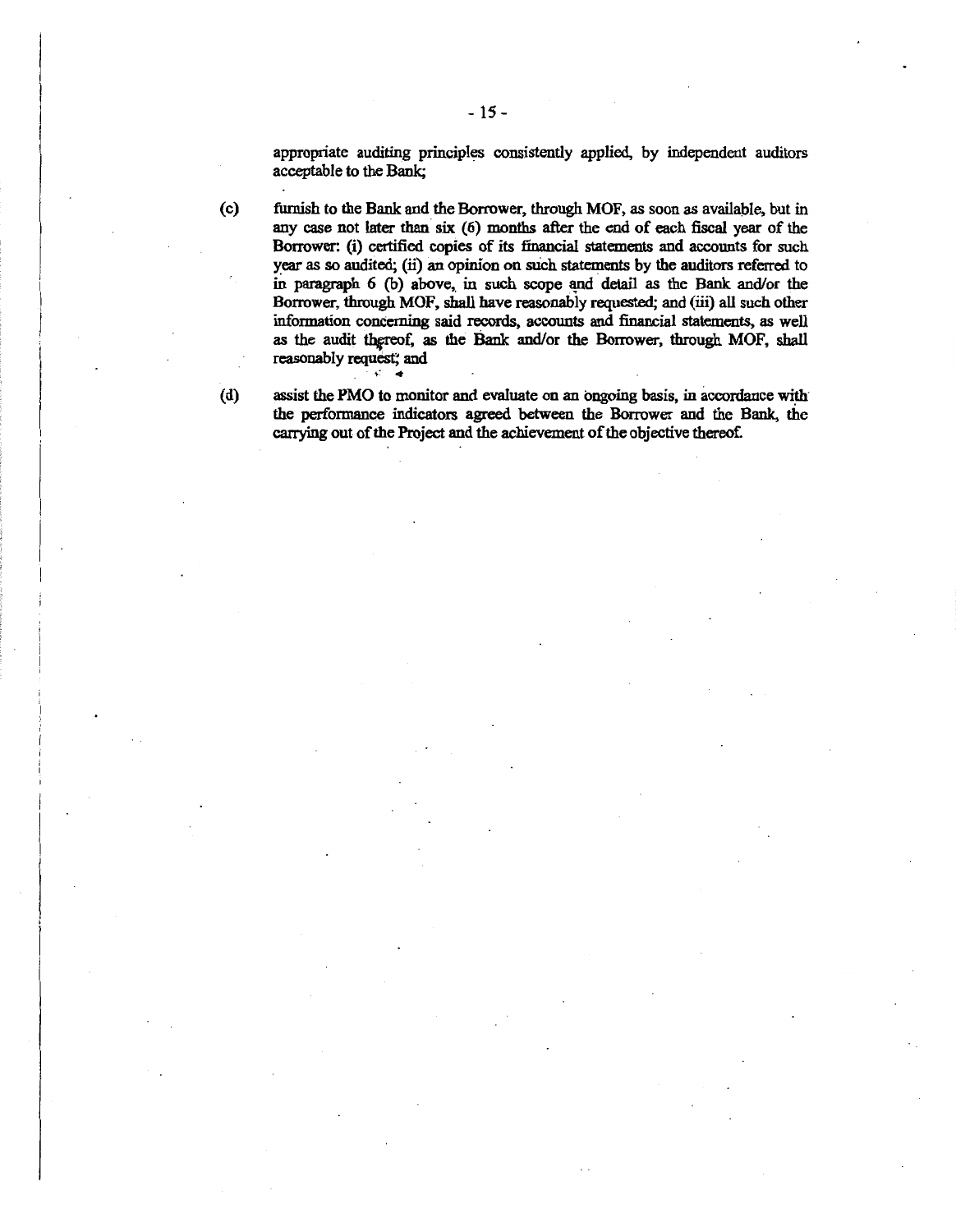#### **SCHEDULE 3**

<sup>~</sup>16 <sup>~</sup>

## Amortization Schedule

1. . The following table sets forth the Principal Payment Dates of the Loan and the percentage of the total principal amount of the Loan payable on each Principal Payment Oate ("Installment Share''). If the proceeds of the LOan have been fully withdrawn as of the first Principal Payment Date, the principal amount of the Loan repayable by the Borrower on each Principal Payment Date shall be determined by the Bank by multiplying: (a) Withdrawn Loan Balance as of the first Principal Payment Date; by (b) the Installment Share for each Principal Payment Date, such repayable amount to be adjusted, as necessary, to deduct any amounts referred to in paragraph 4 of this Schedule, to which a Currency Conversion applies.

| <b>Principal Payment Date</b> | <b>Installment Share</b>    |
|-------------------------------|-----------------------------|
|                               | (Expressed as a Percentage) |
| 15 October 2021               | 1.10%                       |
| 15 April 2022                 | 1.13 %                      |
| 15 October 2022               | 1.16%                       |
| 15 April 2023                 | 1.18%                       |
| 15 October 2023               | 1.21 %                      |
| 15 April 2024                 | 1.24 %                      |
| 15 October 2024               | 1.28 %                      |
| 15 April 2025                 | 1.31 %                      |
| 15 October 2025               | 1.34 %                      |
| 15 April 2026                 | 1.37%                       |
| 15 October 2026               | 1.41 %                      |
| 15 April 2027                 | 1.44 %                      |
| 15 October 2027               | 1.48%                       |
| 15 April 2028                 | 1.52 %                      |
| 15 October 2028               | 1.55%                       |
| 15 April 2029                 | 1.59%                       |
| 15 October 2029               | 1.63 %                      |
| 15 April 2030                 | 1.67%                       |
| 15 October 2030               | 1.72%                       |
| 15 April 2031                 | 1.76 %                      |
| 15 October 2031               | 1.80%                       |
| 15 April 2032                 | 1.85%                       |
| 15 October2032                | 1.89%                       |
| 15 April 2033                 | 1.94 %                      |
| 15 October2033                | 1.99%                       |
| 15 April 2034                 | 2.04 %                      |
| 15 October 2034               | 2.09%                       |
| 15 April 2035                 | 2.14 %                      |
| 15 October 2035               | 2.20 %                      |
| 15 April 2036                 | 2.25 %                      |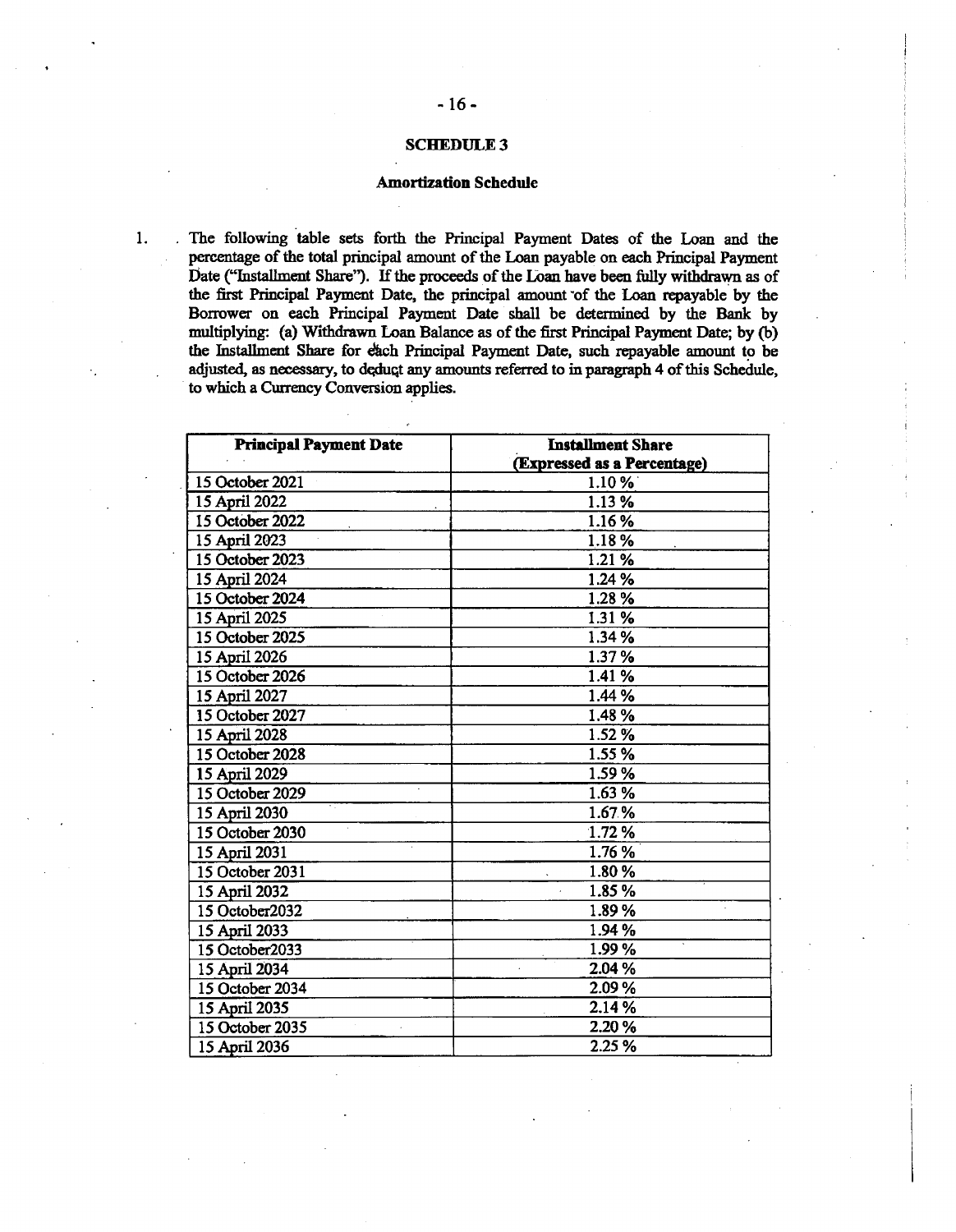| 15 October 2036       | 2.31 %        |
|-----------------------|---------------|
| 15 April 2037         | 2.36 %        |
| 15 October 2037       | 2.42%         |
| 15 April 2038         | 2.48%         |
| 15 October 2038       | 2.55 %        |
| 15 April 2039         | 2.61 %        |
| 15 October 2039       | 2.68 %        |
| 15 April 2040         | 2.74 %<br>. н |
| 15 October 2040       | 2.81 %        |
| 15 April 2041         | 2.88%         |
| 15 October 2041<br>N, | 2.95 %        |
| 15 April 2042         | 3.03 %        |
| 15 October 2042       | 3.10%         |
| 15 April 2043         | 3.18%         |
| 15 October 2043       | 3.26 %        |
| 15 April 2044         | 3.34 %        |
| 15 October 2044       | 3.42 %        |
| 15 April 2045         | 3.60%         |

2. If the proceeds of the Loan have not been fully withdrawn as of the first Principal Payment Date, the principal amount of the Loan repayable by the Borrower on each Principal Payment Date shall be detennined as follows:

(a) To the extent that any proceeds of the Loan have been withdrawn as of the first Principal Payment Date, the Borrower shall repay the Withdrawn Loan Balance as of such date in accordance with paragraph 1 of this Schedule.

- (b) Any amount withdrawn after the first Principal Payment Date shall be repaid on each Principal Payment Date falling after the date of sueh withdrawal in amounts determined by the Bank by multiplying the amount of each such withdrawal by a fraction, the numerator of which is the original Installment Share specified in the table in paragraph I of this Schedule for said Principal Payment Date ("Original Installment Share") and the denominator of which is the sum of all remaining Original Installment Shares for Principal Payment Dates falling on or after such date, such amounts repayable to be adjusted, as necessary, to deduct any amounts referred to in paragraph 4 of this Schedule, to which a Currency Conversion applies.
- (a) Amounts of the Loan withdrawn within two calendar months prior to any Principal Payment Date shall, for the purposes solely of calculating the principal amounts payable on any Principal· Payment Date, be treated as withdrawn and outstanding on the second Principal Payment Date following the date of withdrawal and shall be repayable on each Principal Payment Date commencing with the second Principal Payment Date following the date of withdrawal.

(b) Notwithstanding the provisions of sub-paragraph (a) of this paragraph, if at any time the Bank adopts a due date billing system under which invoices are issued on or after the respective Principal Payment Date, the provisions of such sub-

3.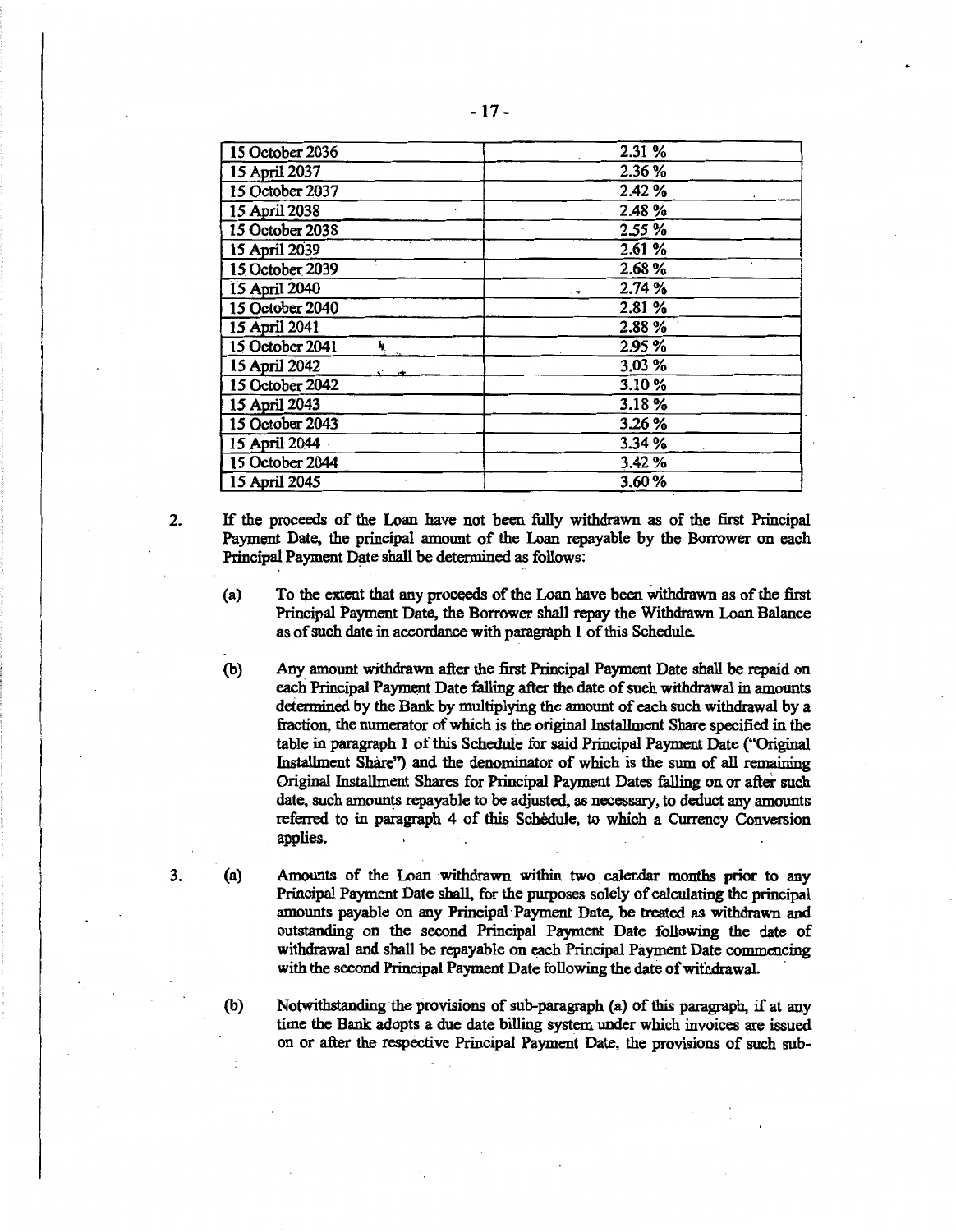paragraph shall no longer apply to any withdrawals made after the adoption of such billing system.

4. Notwithstanding the provisions of paragraphs 1 and 2 of this Schedule, upon a Currency Conversion of all or any portion of the Withdrawn Loan Balance to an Approved Currency, the amount so converted in the Approved Currency that is repayable on any Principal Payment Date occurring during the Conversion Period, shall be determined by the Bank by multiplying such amount in its currency of denomination immediately prior to the Conversion by either: (i) the exchange rate that reflects the amounts of principal in the Approved Currency payable by the Bank under the Currency Hedge Transaction relating to the Conversion; or (ii) if the Bank so determines in accordance with the Conversion Guidelines, the exchange rate component of the Screen Rate.

5. If the Withdrawn Loan Balance is denominated in more than one Loan Currency, the provisions of this Schedule shall apply separately to the amount denominated in each Loan Currency, so as to produce a separate amortization schedule for each such amount.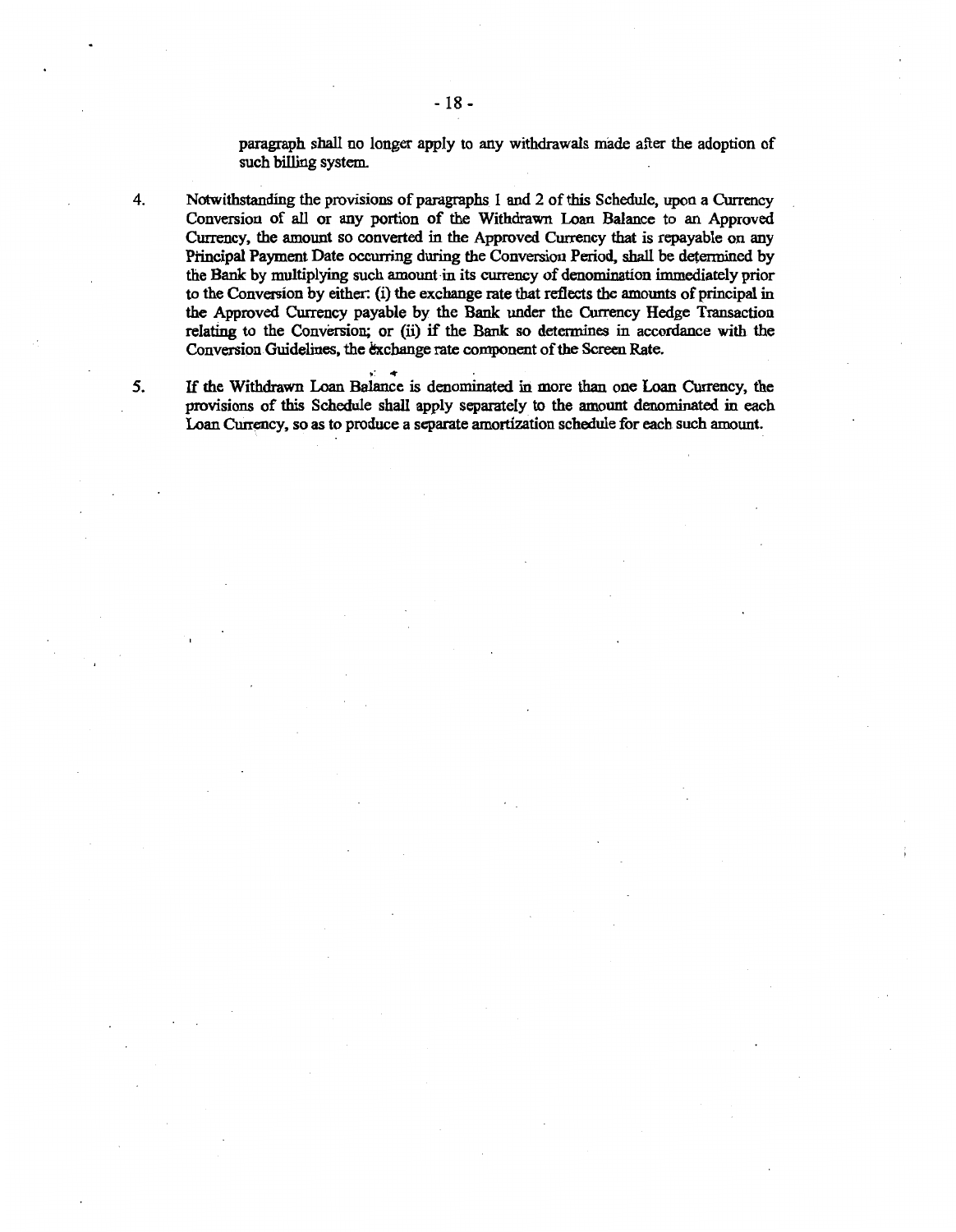#### APPENDIX

## Section I. Definitions

- 1. "Anti-Corruption Guidelines" means the "Guidelines on Preventing and Combating Fraud and Corruption in Projects Financed by IBRD Loans and IDA Credits and Grants", dated October 15, 2006 and revised in January 2011.
- 2. "Bank's Safeguards Policies" means the operational policies and procedures for financing of development projects by the Bank at the date of this Agreement and relating to Envrronmental Assessment, Natural Habitats, Pest Management, Indigenous Peoples (Ethnic Minorities), Physical Cultural Re59urces, Involuntary Resettlement, Forests, Safety of Dam, Projects on International Waterways, and Projects in Disputed Areas, as published under www.WorldBank.org/opmanual.
- 3 ~ "Category'' means a category set forth in the table in Section IV of Schedule 2 to this Agreement.
- 4. "CDM Center'' means the China Clean Development Mechanism fund Management Center, a Public Service Unit Corporation operating under the People's Republic of China Organization Code, Organization code no. 71782033-X, which shall be responsible for assisting the PMO with the day-to-day implementation of the Project.
- *5.* "Consultant Guidelines" means the "Guidelines: Selection and Employment of Consultants under IBRD Loans and IDA Credits and Grants by World Bank Borrowers" dated January 2011 (revised July 2014).
- 6. "General Conditions" means the "lnternational Bank for Reconstruction and Development General Conditions for Loans", dated March 12, 2012.
- 7. "Implementation Agreement" means the agreement to be entered into between the Borrower, through MOF, and the CDM Center pursuant to Section I.B.2 of Schedule 2 to this Agreement, as the same may be amended from time to time with the prior written concurrence of the Bank, and such term includes all schedules supplemental to said agreement.
- 8. "Incremental Operating Costs" means the reasonable costs incurred by the PMO and the CDM Center for pwposes of Project management and implementation, on account of office supplies and consumables, utilities, bank charges, communications, mass media and printing services, interpretation and translation services, vehicle rental, operation and maintenance, and insurance, building and equipment maintenance, local transportation, domestic travel, lodging, and subsistence allowances, salaries of contractual and temporary staff, but excluding salaries and any salary supplements of members of the Borrower's civil service.

9. "Ministry of Finance" and the acronym "MOF" mean the Borrower's Ministry of Finance, or any successor thereto.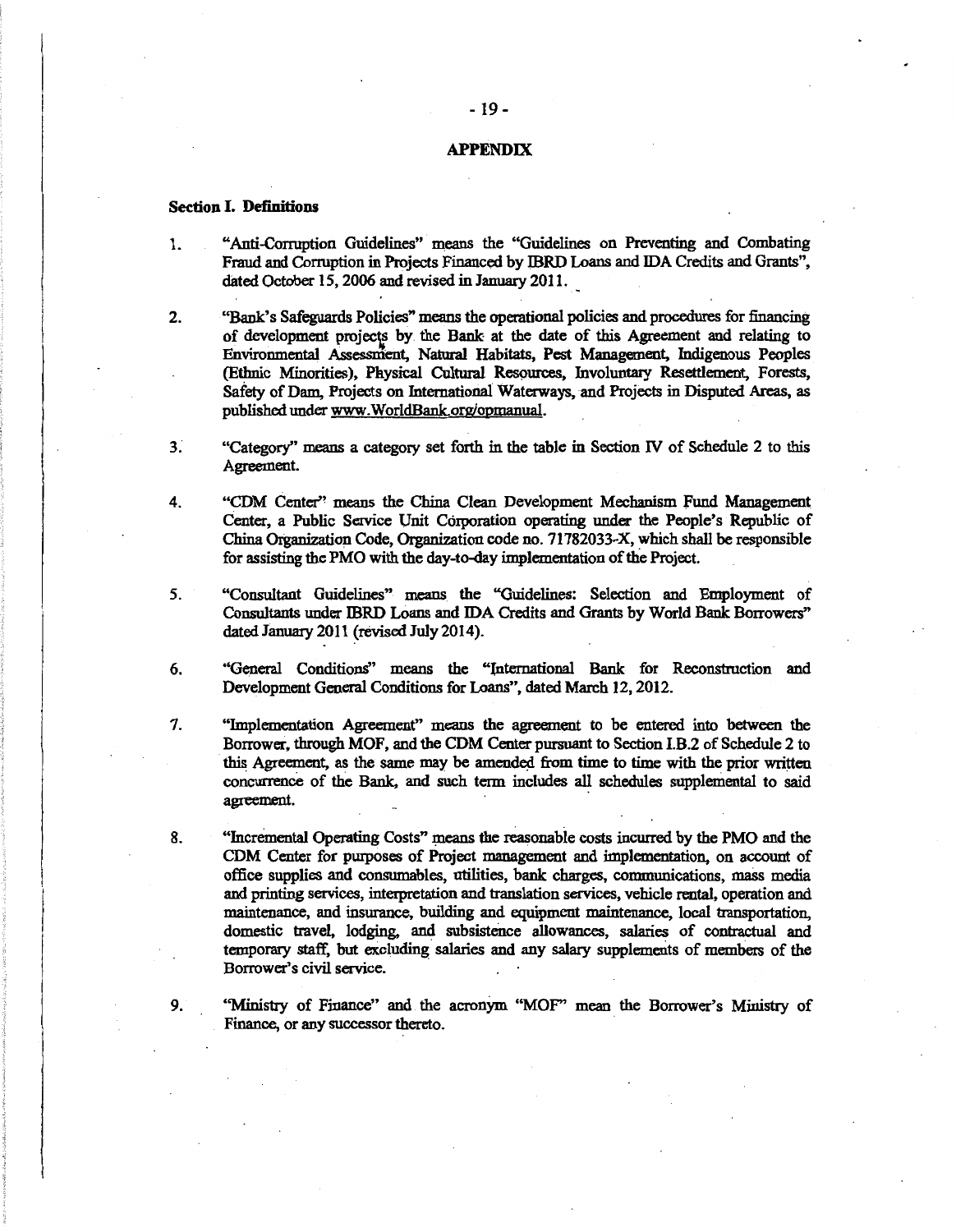- 10. "Operations Manual" means the Borrower's manual prepared on March 28, 2016, acceptable to the Bank, and to be formally issued by MOF no later than the Effective Date, providing, *inter alia,* for: (a) the institutional, implementation, supervision, monitoring and evaluation and reporting arrangements for the Project; (b) the eligibility and selection criteria, applicable norms and regulations, technical specifications and other implementation aspects of Subprojects; and (c) implementation guidelines for various Project activities, including financial management, procurement and disbursement aspects, as such manual may be revised from time to time with the prior written concurrence of the Bank; and such term includes all schedules supplemental to said manual.
- 11. "Procurement Guidelines" "means the "Guidelines: Procurement of Goods, Works and Non-consulting Services under IBRD Loans and IDA Credits and Grants by World Bank Borrowers" dated January 2011 (revised July 2014).
- 12. "Procurement Plan" means the Borrower's procurement plan for the Project, dated March 25, 2016 and referred to in paragraph LIS of the Procurement Guidelines and paragraph 1.25 of the Consultant Guidelines, as the same shall be updated from time to time in accordance with the provisions of said paragraphs.
- 13. ''Project Management Office" and the acronym "PMO" mean the office established by the Borrower within its Ministry of Finance, comprising members of MOF's Policy Research Department and Department of International Economic and Financial Cooperation, and to be maintained according to the provisions of Section I.B.l of Schedule 2 to this Agreement, which shall be responsible for the overall coordination, management, monitoring and reporting, and implementation of the Project, and any successor thereto.
- 14. "Subproject" means a technical assistance set of activities to be designed-and carried out under the Project by a Subproject Implementing Agency in accordance with the criteria set forth in this Agreement and the Operations Manual, with the objective of erihancing institutional capacity building at the national level for the adoption and implementation of sound reform and development strategies, policies and implementation plans in selected thematic areas, under terms and conditions satisfactory to the Bank; and the term "Subprojects" means, collectively, all Subprojects. .
- 15. "Subproject Implementing Agency" and the acronym "SIA'' mean a department or unit of MOF, any of the Borrower's other ministries or departments, and other public agencies or entities as agreed with the Bank, which is responsible for iinplementing one or more Subprojects; and the term "Subproject Implementing Agencies" and the acronym "SIAs" means, collectively, all such implementing agencies.
- 16. "Subproject Management Team" means each of the teams to be appointed and maintained in each SIA pursuant to Section I.B.S of Schedule 2 to this Agreement.
- 17. "Training'' means the costs of training activities under the Project, based on annual work plans and budgets approved by the Bank, and attributable to seminars, workshops, scholarships, secondment programs, and domestic and overseas study tours, along with travel and subsistence allowances for training participants, services of trainers, rental of